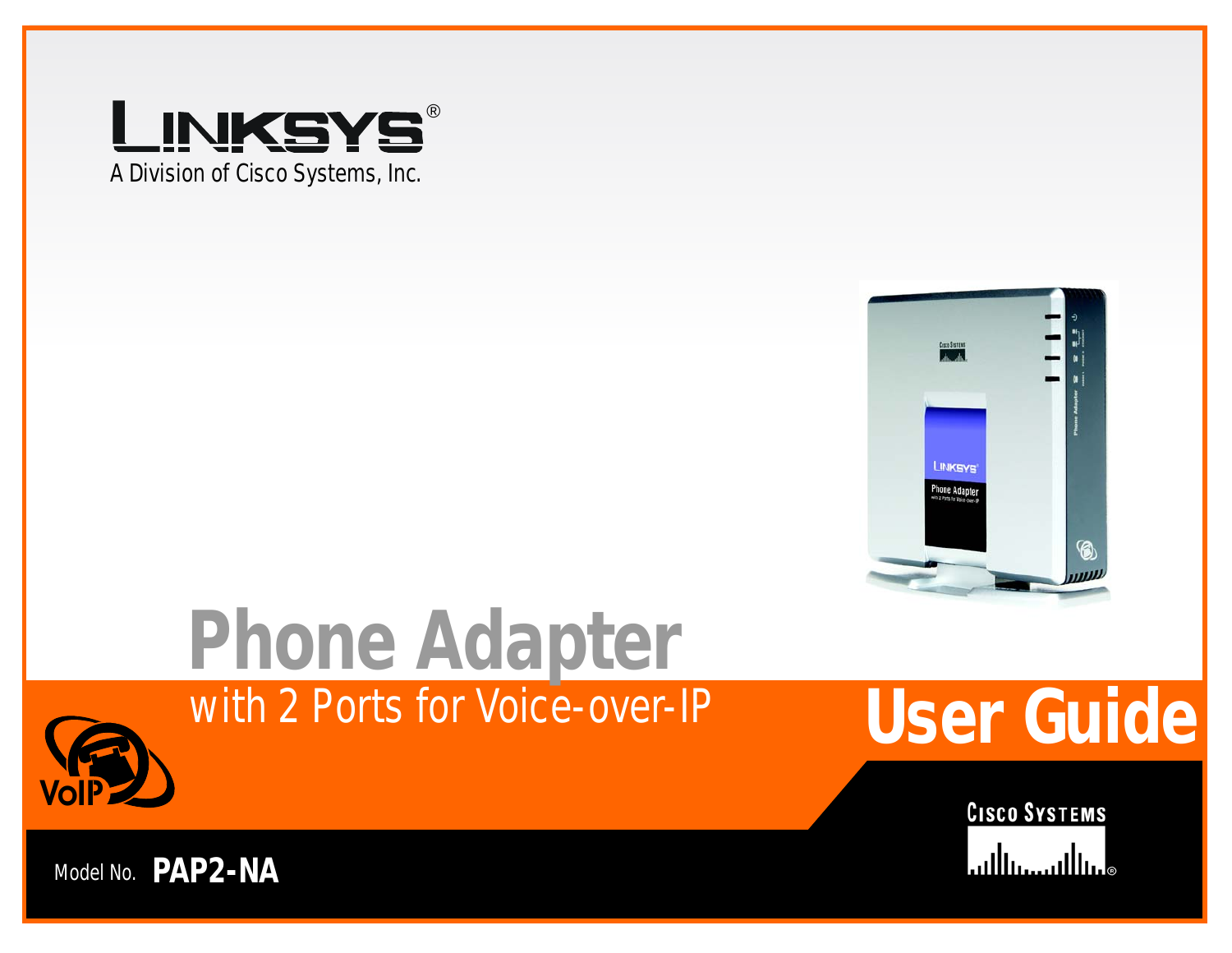### Copyright and Trademarks

Specifications are subject to change without notice. Linksys is a registered trademark or trademark of Cisco Systems, Inc. and/or its affiliates in the U.S. and certain other countries. Copyright © 2005 Cisco Systems, Inc. All rights reserved. Other brands and product names are trademarks or registered trademarks of their respective holders.

> **WARNING:** This product contains chemicals, including lead, known to the State of California to cause cancer, and birth defects or other reproductive harm. *Wash hands after handling.*

### How to Use this Guide

Your guide to the Phone Adapter has been designed to make understanding networking with the Phone Adapter easier than ever. Look for the following items when reading this User Guide:



This checkmark means there is a note of interest and is something you should pay special attention to while using the Phone Adapter.



This exclamation point means there is a caution or warning and is something that could damage your property or the Phone Adapter.



This question mark provides you with a reminder about something you might need to do while using the Phone Adapter.

In addition to these symbols, there are definitions for technical terms that are presented like this: *word: definition.*

Also, each figure (diagram, screenshot, or other image) is provided with a figure number and description, like this: **Figure 0-1: Sample Figure Description**

Figure numbers and descriptions can also be found in the "List of Figures" section.

PAP2-NA-UG-50112B JL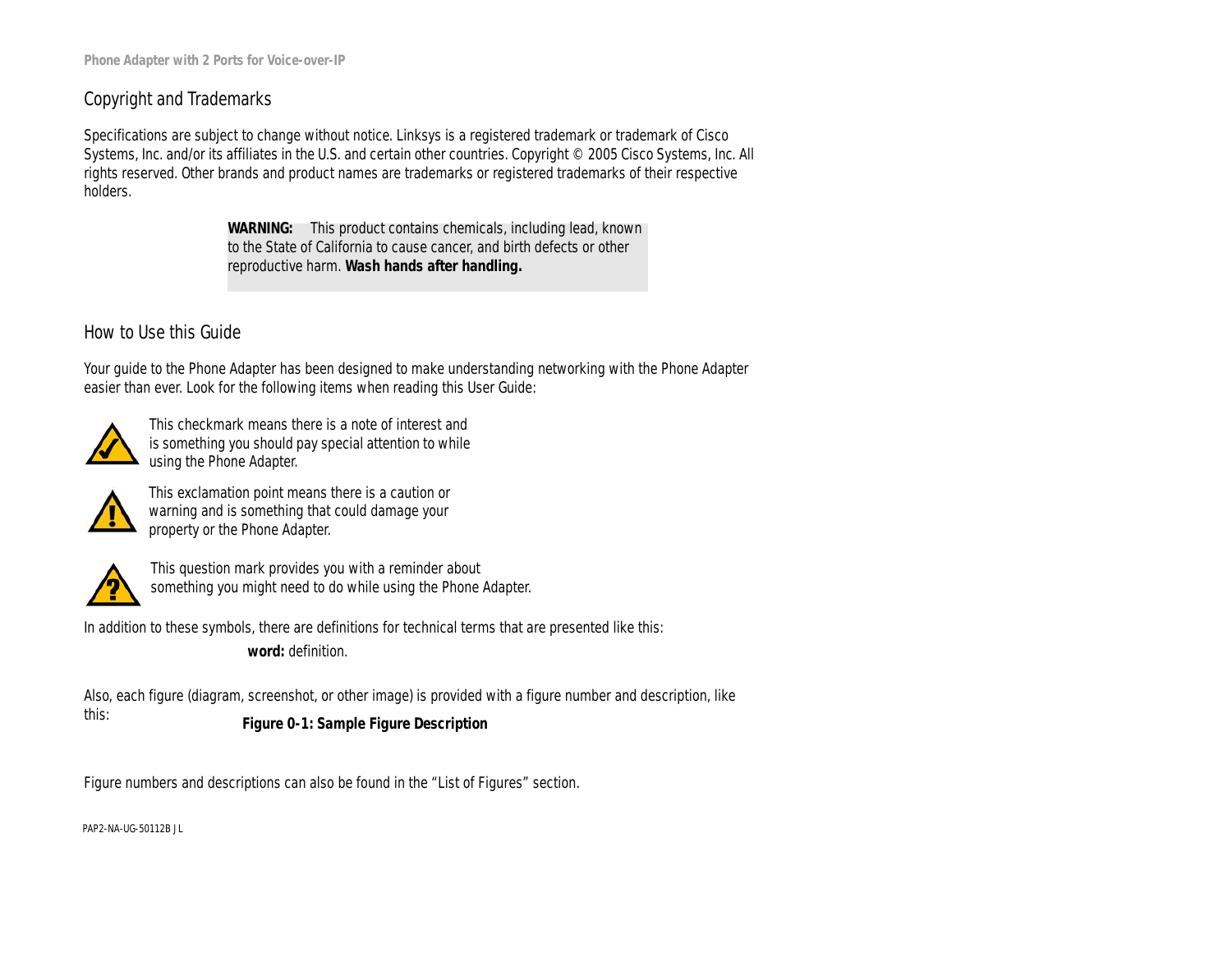# Table of Contents

| <b>Chapter 1: Introduction</b>                                       | 1              |
|----------------------------------------------------------------------|----------------|
| Welcome                                                              |                |
| What's in this Guide?                                                | 1              |
| Chapter 2: Getting to Know the Phone Adapter                         | 3              |
| <b>Back Panel Ports</b>                                              | 3              |
| <b>Front Panel LEDs</b>                                              | 4              |
| Chapter 3: Connecting the Phone Adapter                              | 5              |
| Overview                                                             | 5              |
| Instructions for Connecting the Phone Adapter                        | 5              |
| <b>Placement Options</b>                                             | $\overline{1}$ |
| Chapter 4: Using the Phone Adapter's Interactive Voice Response Menu | 8              |
| Overview                                                             | 8              |
| Accessing the Interactive Voice Response Menu                        | 8              |
| Using the Interactive Voice Response Menu                            | 8              |
| <b>Entering a Password</b>                                           | 12             |
| Configuring the Settings for Your Internet Phone Service             | 12             |
| Appendix A: Troubleshooting                                          | 13             |
| <b>Common Problems and Solutions</b>                                 | 13             |
| <b>Frequently Asked Questions</b>                                    | 18             |
| Appendix B: Windows Help                                             | 19             |
| <b>Appendix C: Glossary</b>                                          | 20             |
| <b>Appendix D: Specifications</b>                                    | 25             |
| <b>Appendix E: Warranty Information</b>                              | 27             |
| <b>Appendix F: Regulatory Information</b>                            | 28             |
| <b>Appendix G: Contact Information</b>                               | 29             |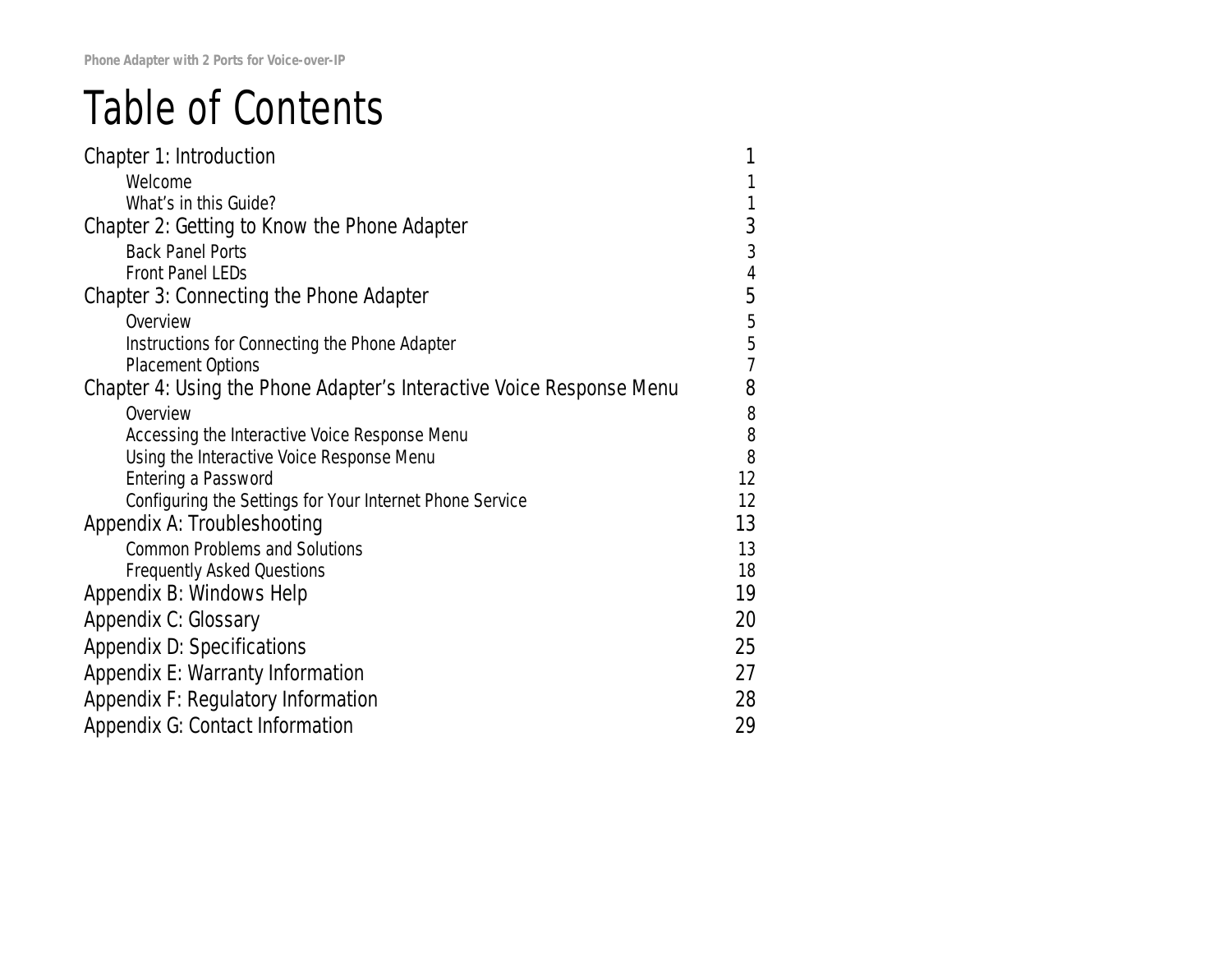# List of Figures

| Figure 2-1: Back Panel                                              | 3              |
|---------------------------------------------------------------------|----------------|
| Figure 2-2: Front Panel                                             | 4              |
| Figure 3-1: Connect the Phone Adapter to Your Network and Telephone | 5              |
| Figure 3-2: Connect the RJ-11 Telephone Cable                       | 5              |
| Figure 3-3: Connect the Ethernet Network Cable                      | 6              |
| Figure 3-4: Connect the Power                                       | 6              |
| Figure 3-5: Phone Adapter Sitting on a Surface                      | $\overline{7}$ |
| Figure 3-6: Attaching the Phone Adapter's Base                      | $\overline{7}$ |
| Figure 3-7: Phone Adapter Standing on Base                          | $\overline{7}$ |
|                                                                     |                |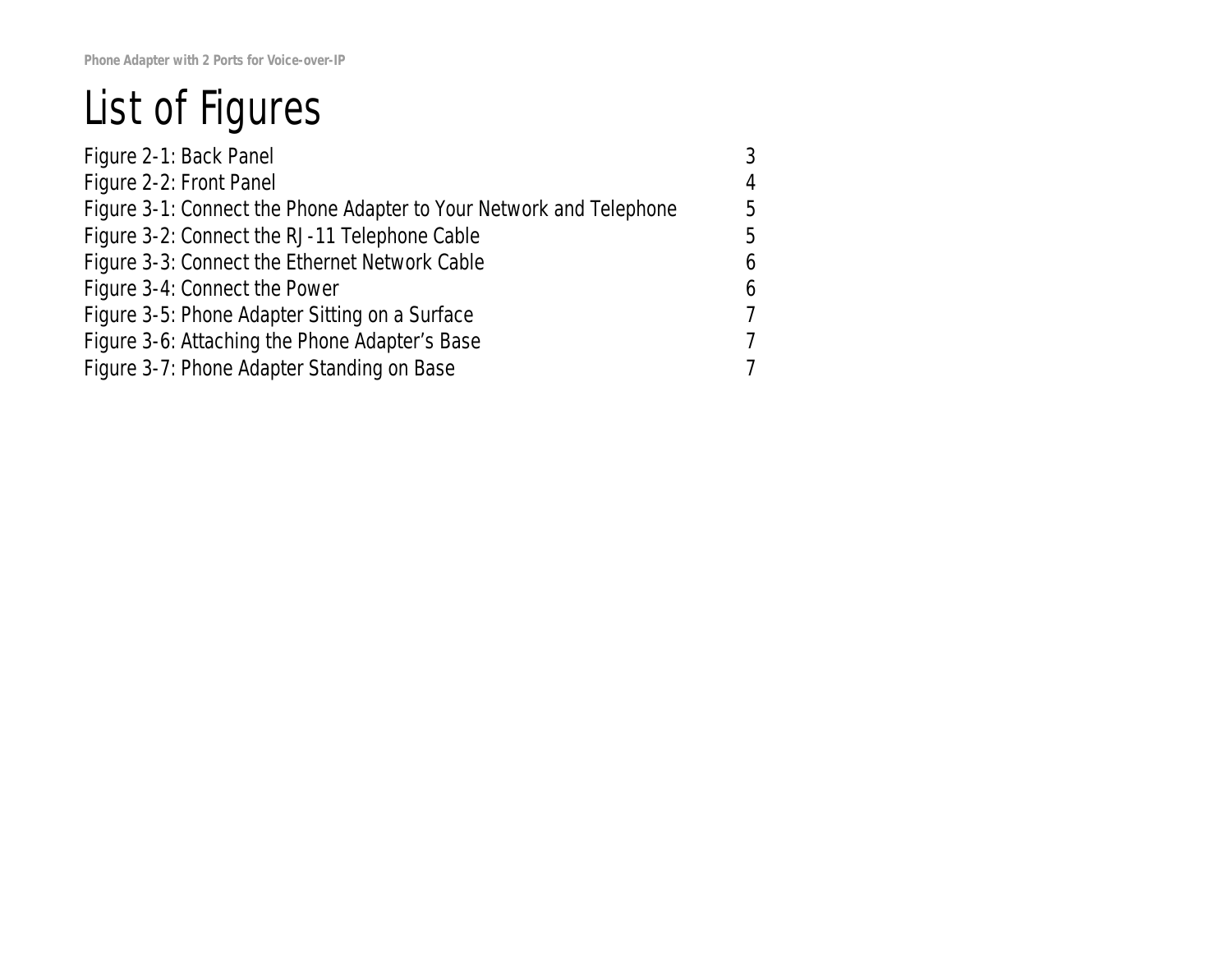# Chapter 1: Introduction

## **Welcome**

Thank you for choosing the Linksys Phone Adapter with 2 Ports for Voice-over-IP. This Phone Adapter will allow you to make phone or fax calls using the your broadband connection.

How does the Phone Adapter do this? Plug the Phone Adapter into your network router or gateway, and then connect your phones or fax machines to the Phone Adapter. Each of the Phone Adapter's two telephone jacks operates independently, with separate phone service and phone numbers, so you can have up to two Internet phone lines—telephone service delivered through your cable or DSL Internet connection.

But what does all of this mean? Networks are useful tools for sharing Internet access and computer resources. With the Phone Adapter, your phones or fax machines can share your high-speed Internet connection and take advantage of it. You will be able to make phone calls using the account you set up with your Internet phone service provider, even while you're surfing the Internet. So, networks not only are useful in homes and offices, but also can be fun.

Use the instructions in the Quick Installation or this User Guide to help you connect the Phone Adapter after you have set up an account with your Internet phone service provider. These instructions should be all you need to get the most out of the Phone Adapter.



**NOTE:** For information about your Internet phone service, refer to the materials provided by your Internet phone service provider.

## **What's in this Guide?**

This user guide covers the steps for installing the Phone Adapter.

- Chapter 1: Introduction This chapter describes the Phone Adapter's applications and this User Guide.
- Chapter 2: Getting to Know the Phone Adapter This chapter describes the physical features of the Phone Adapter.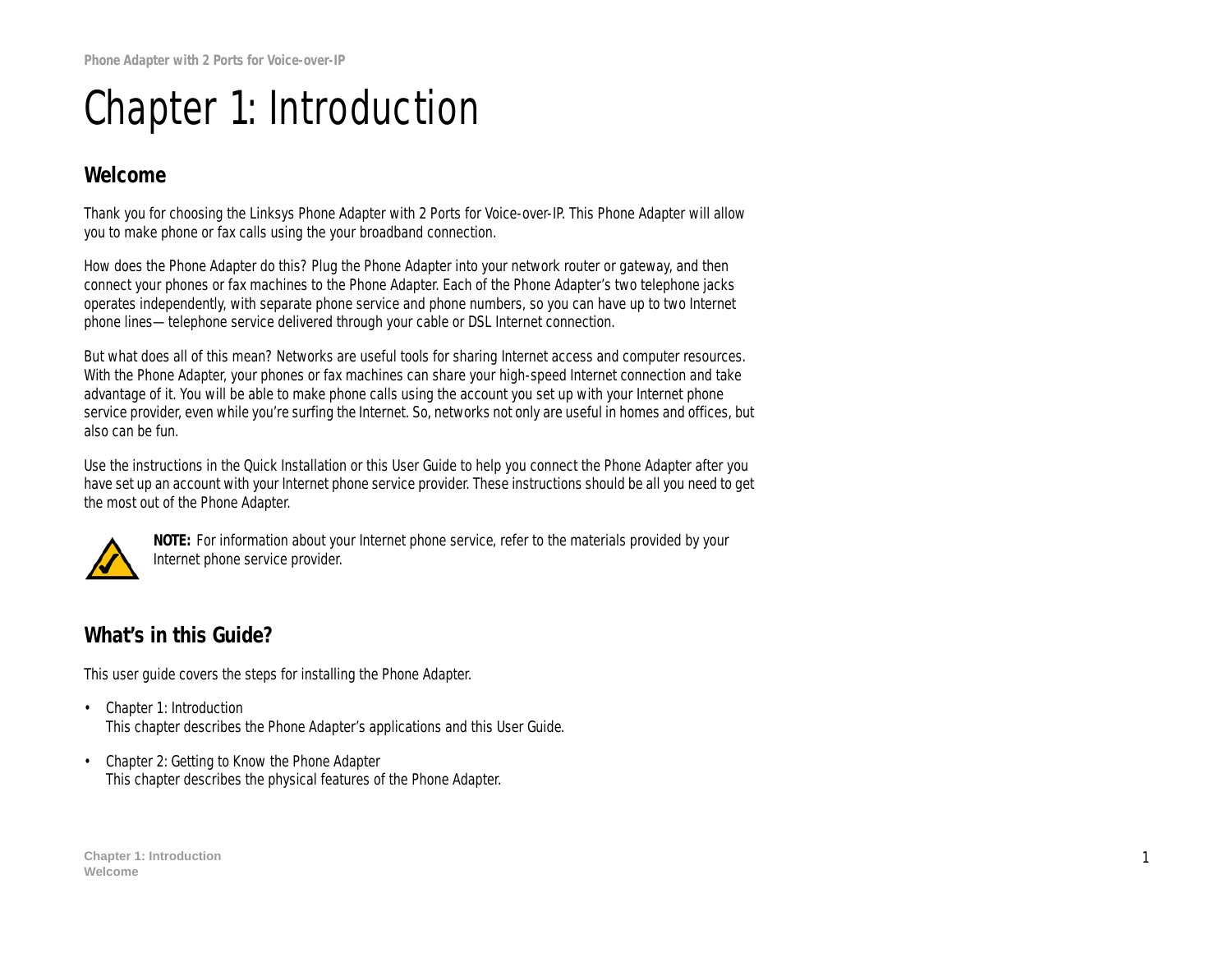- Chapter 3: Connecting the Phone Adapter This chapter instructs you on how to connect the Phone Adapter to your network and phones (or fax machines).
- Chapter 4: Using the Phone Adapter's Interactive Voice Response Menu This chapter explains how to configure the Phone Adapter's network settings using its Interactive Voice Response Menu.
- Appendix A: Troubleshooting This appendix describes some potential problems and solutions regarding use of the Phone Adapter.
- Appendix B: Windows Help This appendix describes how you can use Windows Help for instructions about networking, such as installing the TCP/IP protocol.
- Appendix C: Glossary This appendix gives a brief glossary of terms frequently used in networking.
- Appendix D: Specifications This appendix provides the technical specifications for the Phone Adapter.
- Appendix E: Warranty Information This appendix supplies the warranty information for the Phone Adapter.
- Appendix F: Regulatory Information This appendix supplies the regulatory information regarding the Phone Adapter.
- Appendix G: Contact Information This appendix provides contact information for a variety of Linksys resources, including Technical Support.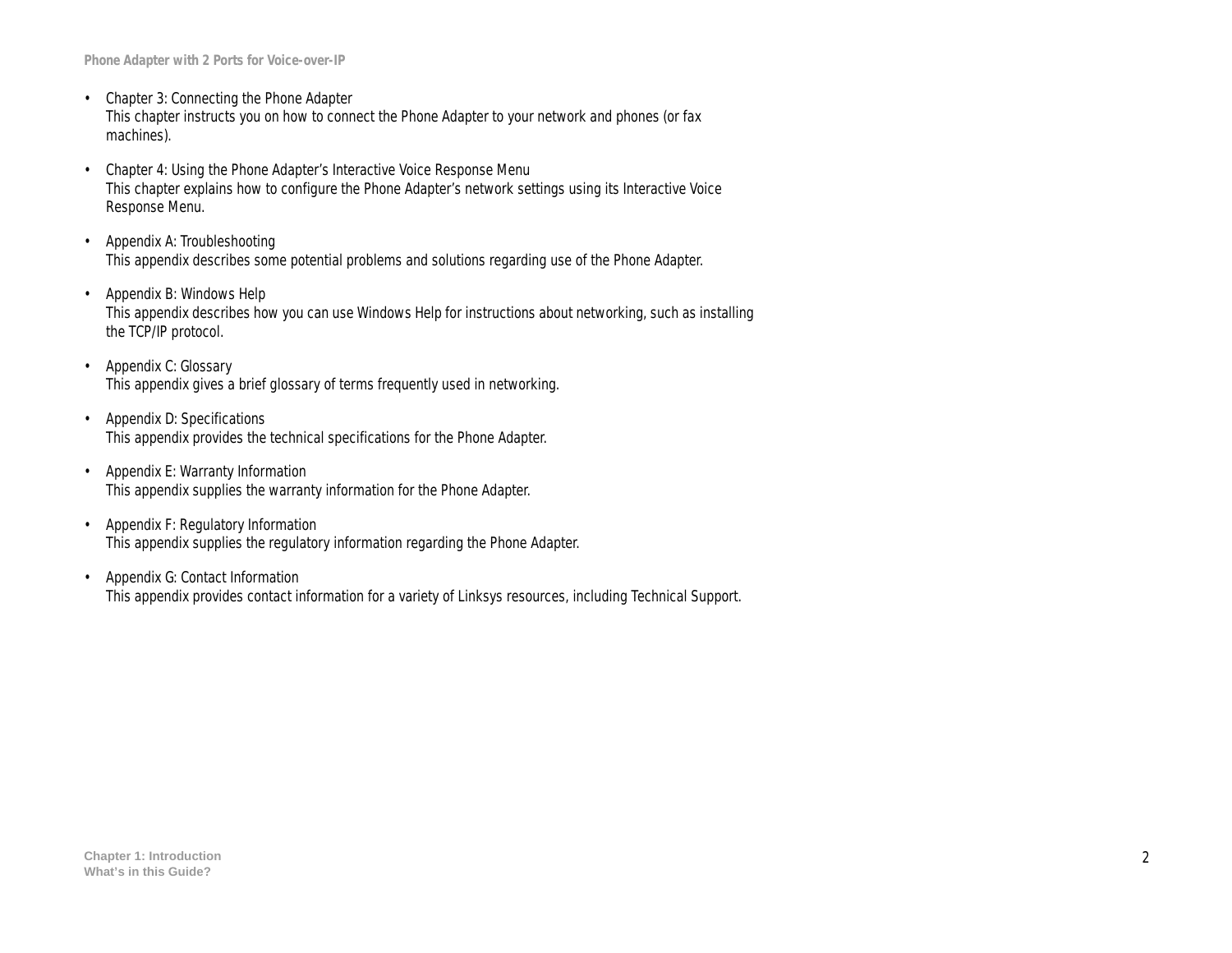## Chapter 2: Getting to Know the Phone Adapter

## **Back Panel Ports**

The Phone Adapter's ports are located on the back panel.



**Figure 2-1: Back Panel**

- **PHONE 1** Port For your primary Internet phone line, the **PHONE 1** port allows you to connect your telephone to the Phone Adapter using an RJ-11 telephone cable (not included).
- **PHONE 2** Port If you have a second Internet phone service account, then use the **PHONE 2** port. It allows you to connect a second telephone (or fax machine) to the Phone Adapter using an RJ-11 telephone cable (not included).



**NOTE:** These Phone ports do not carry any voltage.

- **ETHERNET** Port The **ETHERNET** port allows you to connect the Phone Adapter to your router or gateway using a Category 5 (or better) Ethernet network cable.
- **POWER** Port The **POWER** port is where you will connect the included power adapter.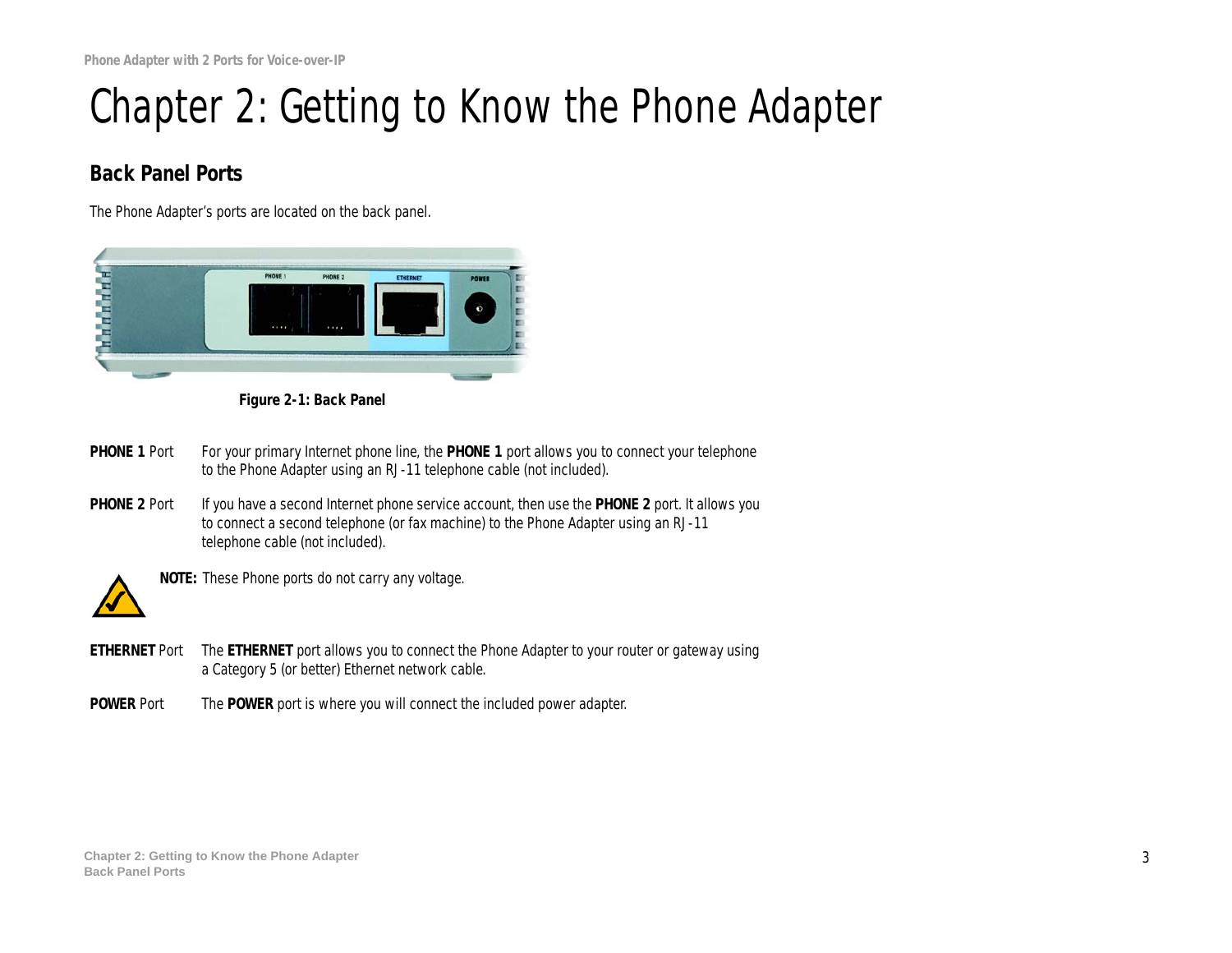## **Front Panel LEDs**

The Phone Adapter's LEDs are located on the front panel.



**Figure 2-2: Front Panel**

- **PHONE 1 LED** Blue. The **PHONE 1** LED is solidly lit when a telephone or fax machine has a registered connection to your Internet phone service provider through the PHONE 1 port. (The connection is registered if your Internet phone service account is active.) This LED is not lit when there is no registered connection. It flashes when the phone is being used or an incoming call has been detected.
- **PHONE 2 LED** Blue. The **PHONE 2** LED is solidly lit when a telephone or fax machine has a registered connection to your Internet phone service provider through the PHONE 2 port. (The connection is registered if your Internet phone service account is active.) This LED is not lit when there is no registered connection. It flashes when the phone is being used or an incoming call has been detected.
- **ETHERNET** LED Blue. The **ETHERNET** LED lights up when the Phone Adapter is connected to your network through the Ethernet port. It flashes when there is data being sent or received through the Ethernet port.
- **Power LED Blue/Red. The Power LED lights up when the Phone Adapter is powered on and ready. It** flashes when the Phone Adapter is booting up, undergoing a self-test, or performing a firmware upgrade.

The LED lights up red when the Phone Adapter has failed its self-test or is malfunctioning. Refer to "Appendix A: Troubleshooting" for more information.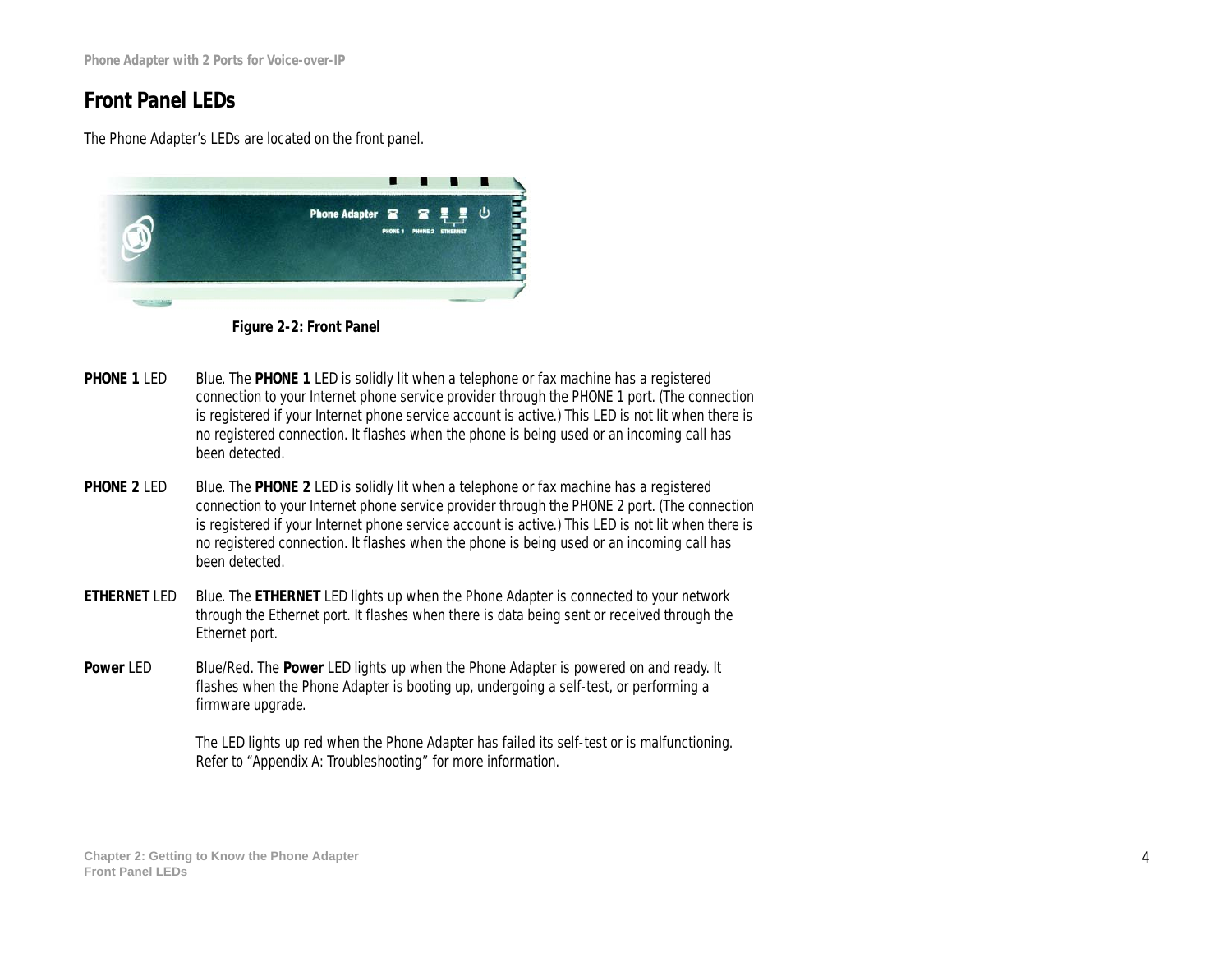# Chapter 3: Connecting the Phone Adapter

### **Overview**

This chapter gives instructions on how to connect the Phone Adapter to your network and telephones or fax machines. Shown below is a connection diagram displaying a typical setup.



**Figure 3-1: Connect the Phone Adapter to Your Network and Telephone**

This chapter also describes the Phone Adapter's placement options. You can place it flat on a surface, attach the Phone Adapter's base so it can stand in place, or mount the Phone Adapter on a wall.

## **Instructions for Connecting the Phone Adapter**

If you already have an account set up with your Internet phone service provider, then proceed to step 1.

If you do not have an account set up with your Internet phone service provider, then go to your provider's website and sign up for service. After you have set up an account, proceed to step 1.

- 1. Using a telephone cable, connect your telephone to the PHONE 1 port of the Phone Adapter.
- 2. If you have a second Internet service account, then connect another telephone or a fax machine to the PHONE 2 port of the Phone Adapter.

**IMPORTANT:** The Phone Adapter includes a ringer (ring signal generator), which is a source of hazardous voltage. When the ringer is activated by an incoming call, do not touch the Phone port wires, the wires of a cable connected to either of the Phone ports, or the internal circuitry of the Phone Adapter.

**IMPORTANT:** Do not connect either of the Phone ports to a telephone wall jack. Make sure you only connect a telephone or fax machine to either of the Phone ports. Otherwise, the Phone Adapter or the telephone wiring in your home or office may be damaged.



**Figure 3-2: Connect the RJ-11 Telephone Cable**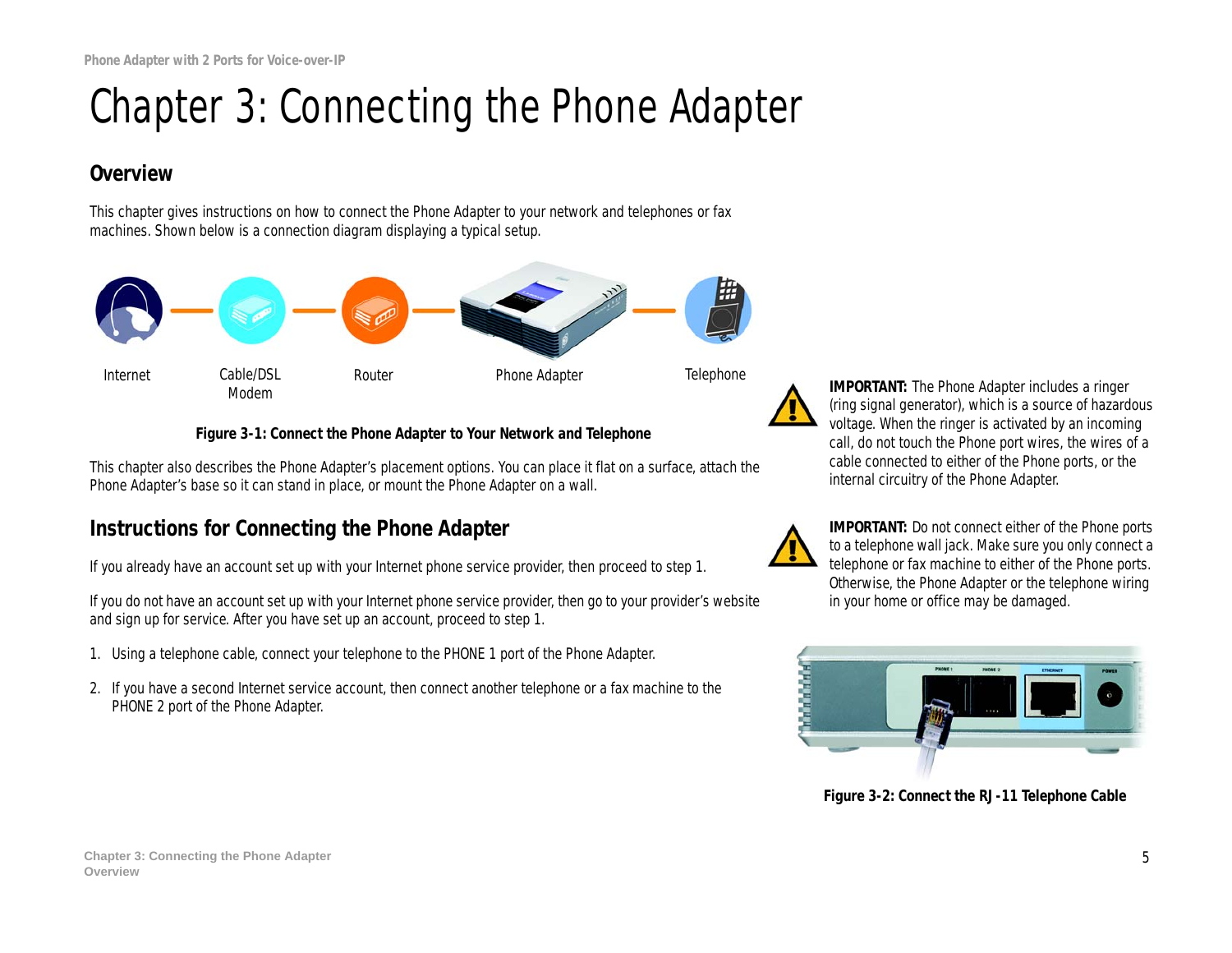3. Connect the included Ethernet network cable to the ETHERNET port of the Phone Adapter.

Connect the other end to the one of the Ethernet ports on your router or gateway.

4. Connect the included power adapter to the POWER port on the back panel of the Phone Adapter.

Connect the other end to a standard electrical outlet.

- 5. The Power, Ethernet, and Phone LEDs will be solidly lit when the Phone Adapter is ready for use.
- 6. Follow the instructions provided by your Internet phone service provider.

If you need to manually configure the Phone Adapter's network settings, you can use the telephone; for instructions, proceed to "Chapter 4: Using the Phone Adapter's Interactive Voice Response Menu."

**The installation of the Phone Adapter is complete. Now you can pick up your phone and make calls.**



**NOTE:** Dial 1 + area code + phone number for all calls, including local ones.

**Proceed to the next section, "Placement Options," if you want to attach the Phone Adapter's base.**



**Figure 3-3: Connect the Ethernet Network Cable**



**Figure 3-4: Connect the Power**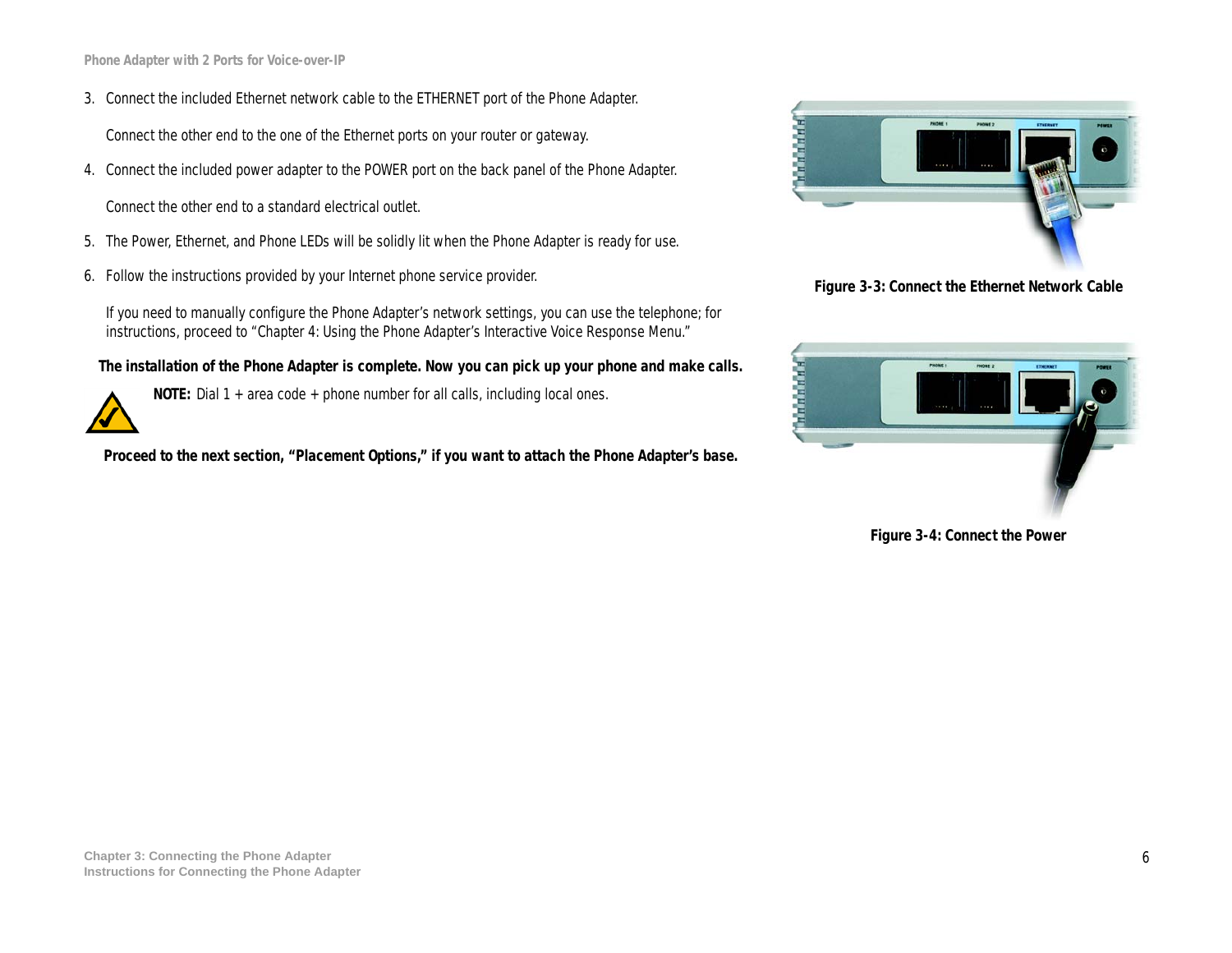## **Placement Options**

There are three ways to place the Phone Adapter. The first way is to place the Phone Adapter horizontally on a surface. The second way is to stand the Phone Adapter vertically on a surface. The third way is to mount the Phone Adapter on a wall. The second and third options are explained in further detail below.

### Stand Option

- 1. Remove the plate from the Phone Adapter's bottom panel.
- 2. Line up the pegs of the Phone Adapter's base with the mounting holes of the Phone Adapter's bottom panel.
- 3. Insert the Phone Adapter's base into the Phone Adapter's bottom panel. Push the base in until it fits snugly.
- 4. Place the Phone Adapter in an appropriate location.

**Congratulations! The installation of the Phone Adapter is complete.**

**If you need to change any of the Phone Adapter's network settings, proceed to "Chapter 4: Using the Phone Adapter's Interactive Voice Response Menu."**

### Wall-Mount Option

The Phone Adapter has two wall-mount slots on its back panel. The distance between the two slots is 58 mm (2.28 inches).

- 1. Determine where you want to mount the Phone Adapter.
- 2. Drill two holes into the wall. Make sure the holes are 58 mm (2.28 inches) apart.
- 3. Insert a screw into each hole, and leave 5 mm (0.2 inches) of its head exposed.
- 4. Maneuver the Phone Adapter so the wall-mount slots line up with the two screws.
- 5. Place the wall-mount slots over the screws and slide the Phone Adapter down until the screws fit snugly into the wall-mount slots.

**Congratulations! The installation of the Phone Adapter is complete.**

**If you need to change any of the Phone Adapter's network settings, proceed to "Chapter 4: Using the Phone Adapter's Interactive Voice Response Menu."**



**Figure 3-5: Attaching the Phone Adapter's Base**









**Chapter 3: Connecting the Phone Adapter** 7 **Placement Options**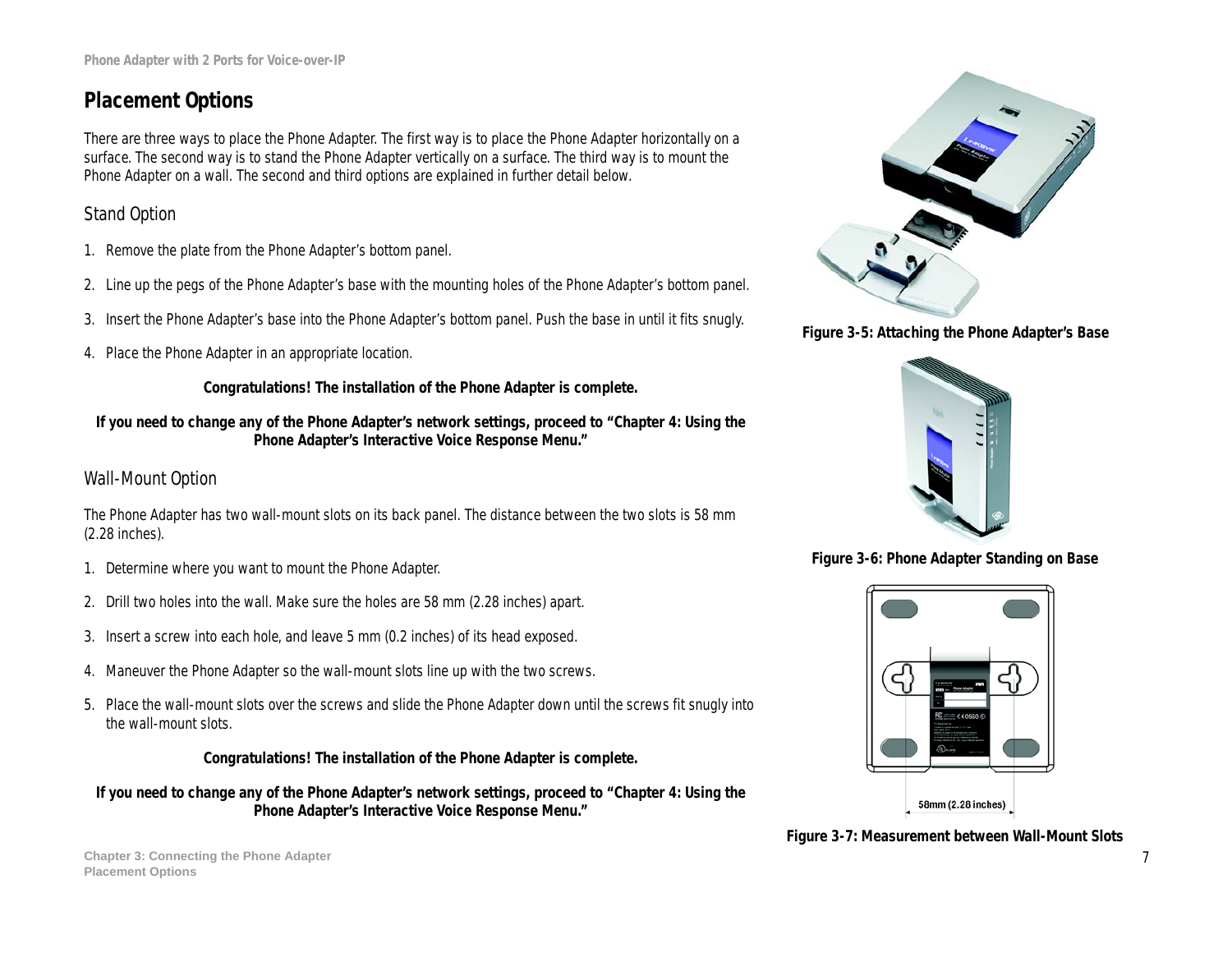## Chapter 4: Using the Phone Adapter's Interactive Voice Response Menu

### **Overview**

You may need to manually configure the Phone Adapter by entering the settings provided by your Internet phone service provider. Chapter 4 explains how to use the Interactive Voice Response Menu to configure the Phone Adapter's network settings. You will use the phone's keypad to enter your commands and select choices, and the Phone Adapter will respond with voice responses.



**NOTE:** If your Internet phone service provider sent you the Phone Adapter, then it may be preconfigured for you, and you do not need to change any settings. Refer to the instructions provided by your service provider for more information.

## **Accessing the Interactive Voice Response Menu**

- 1. Use a telephone connected to the PHONE 1 or PHONE 2 port of the Phone Adapter.
- 2. Press **\*\*\*\*** (in other words, press the star key four times).
- 3. Wait until you hear "Configuration menu. Please enter option followed by the # (pound) key or hang up to exit."
- 4. Refer to the following table that lists actions, commands, menu choices, and descriptions. After you select an option, press the **#** (pound) key. To exit the menu, hang up the telephone.

## **Using the Interactive Voice Response Menu**

While entering a value, such as an IP address, you may exit without entering any changes. Press the **\*** (star) key twice within half a second. Otherwise, the \* will be treated as a decimal point or dot.

After entering a value, such as an IP address, press the **#** (pound) key to indicate you have finished your selection. To save the new setting, press **1**. To review the new setting, press **2**. To re-enter the new setting, press **3**. To cancel your entry and return to the main menu, press **\*** (star).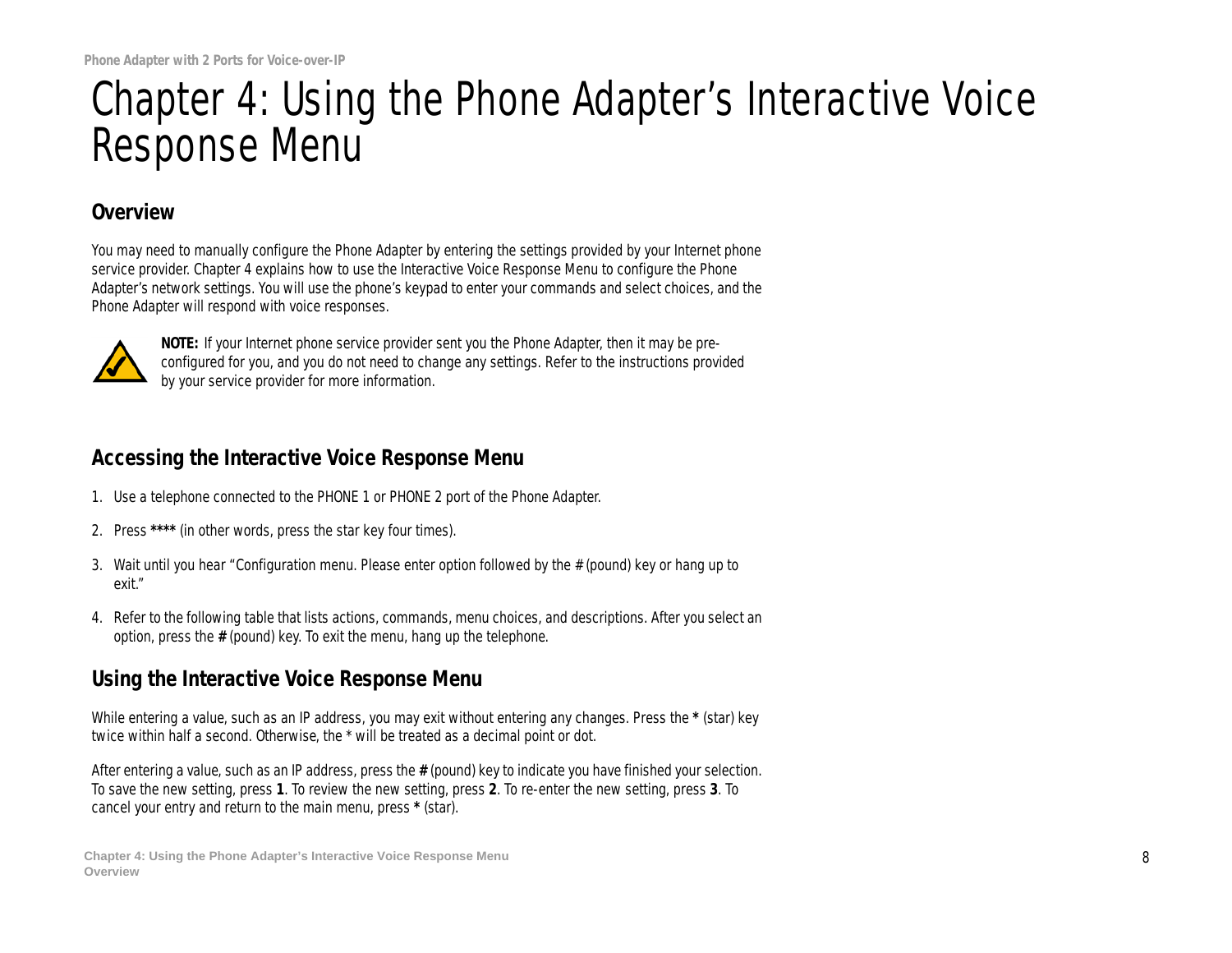For example, to enter the IP address *191.168.1.105* by keypad, press these keys: **191\*168\*1\*105**. Press the **#** (pound) key to indicate that you have finished entering the IP address, and then press **1** to save the IP address. To cancel your entry and return to the main menu, press **\*** (star).

If the menu is inactive for more than one minute, the Phone Adapter will time out. You will need to re-enter the menu by pressing \*\*\*\*.

The settings you have saved will take effect after you have hung up the telephone. The Phone Adapter may reboot at this time.

| <b>Action</b>                                          | Command<br>(press these<br>keys on the<br>telephone) | <b>Choices</b>                          | <b>Description</b>                                                                                                                                                                                                                                                   |
|--------------------------------------------------------|------------------------------------------------------|-----------------------------------------|----------------------------------------------------------------------------------------------------------------------------------------------------------------------------------------------------------------------------------------------------------------------|
| <b>Enter Interactive Voice</b><br><b>Response Menu</b> | ****                                                 |                                         | Use this command to enter the<br>Interactive Voice Response Menu. Do<br>not press any other keys until you<br>hear, "Configuration menu. Please<br>enter option followed by the # (pound)<br>key or hang up to exit."                                                |
| <b>Check DHCP</b>                                      | 100                                                  |                                         | Use this command to find out if DHCP<br>has been enabled or disabled. If<br>enabled, the Phone Adapter will be<br>assigned an IP address automatically<br>by your network router or gateway. If<br>disabled, then the Phone Adapter will<br>use a static IP address. |
| <b>Fnable/Disable DHCP</b>                             | 101                                                  | Fnter 1 to enable<br>Enter 0 to disable | Enable or disable the Phone Adapter's<br>DHCP feature. If your network router<br>assigns IP addresses, then enter 1.<br>Otherwise, enter 0.                                                                                                                          |
| <b>Check IP Address</b>                                | 110                                                  |                                         | You will hear the current IP address of<br>the Phone Adapter.                                                                                                                                                                                                        |

### **Interactive Voice Response Menu**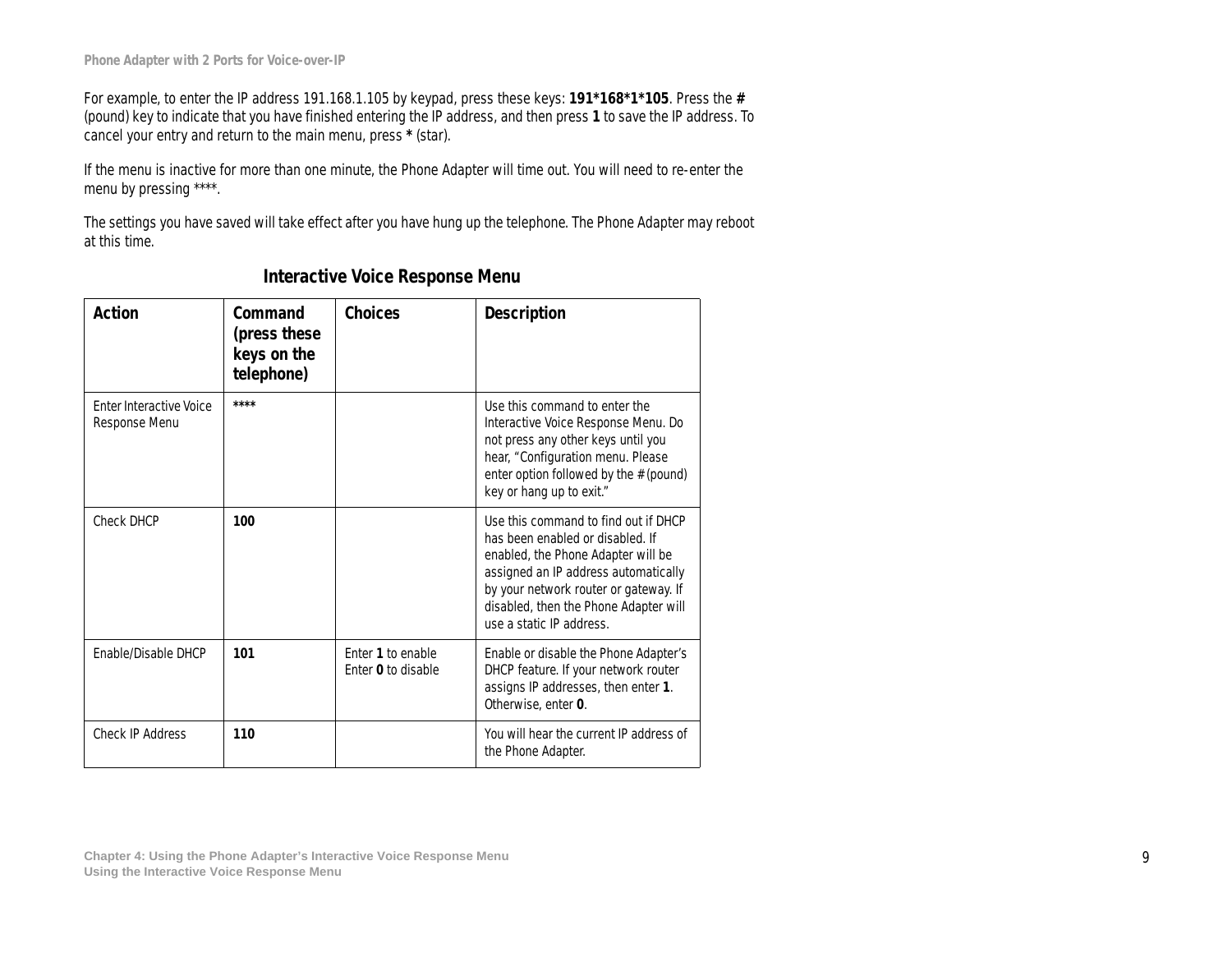## **Interactive Voice Response Menu**

| <b>Action</b>                                    | <b>Command</b><br>(press these<br>keys on the<br>telephone) | <b>Choices</b>                                                                                                                      | <b>Description</b>                                                                                                                                                                                      |
|--------------------------------------------------|-------------------------------------------------------------|-------------------------------------------------------------------------------------------------------------------------------------|---------------------------------------------------------------------------------------------------------------------------------------------------------------------------------------------------------|
| <b>Set Static IP Address</b>                     | 111                                                         | Enter the IP address<br>using numbers on the<br>telephone keypad. Use<br>the * (star) key when<br>entering a decimal<br>point.      | To set a static IP address, the DHCP<br>feature must be disabled. If the DHCP<br>feature is enabled, then you will hear,<br>"Invalid Option," if you try to set a<br>static IP address.                 |
| <b>Check Network Mask</b><br>(or Subnet Mask)    | 120                                                         |                                                                                                                                     | You will hear the current network<br>mask of the Phone Adapter.                                                                                                                                         |
| Set Network Mask (or<br>Subnet Mask)             | 121                                                         | Enter the network<br>mask using numbers<br>on the telephone<br>keypad. Use the *<br>(star) key when<br>entering a decimal<br>point. | To set the network mask, the DHCP<br>feature must be disabled. If the DHCP<br>feature is enabled, then you will hear,<br>"Invalid Option," if you try to set the<br>network mask.                       |
| <b>Check Static Gateway</b><br><b>IP Address</b> | 130                                                         |                                                                                                                                     | You will hear the current gateway IP<br>address of the Phone Adapter.                                                                                                                                   |
| Set Static Gateway IP<br><b>Address</b>          | 131                                                         | Enter the IP address<br>using numbers on the<br>telephone keypad. Use<br>the * (star) key when<br>entering a decimal<br>point.      | To set a static gateway IP address, the<br>DHCP feature must be disabled. If the<br>DHCP feature is enabled, then you will<br>hear, "Invalid Option," if you try to set<br>a static gateway IP address. |
| <b>Check MAC Address</b>                         | 140                                                         |                                                                                                                                     | You will hear the MAC address of the<br>Phone Adapter in hexadecimal string<br>format.                                                                                                                  |
| <b>Check Firmware</b><br>Version                 | 150                                                         |                                                                                                                                     | You will hear the version number of<br>the firmware currently installed on the<br>Phone Adapter.                                                                                                        |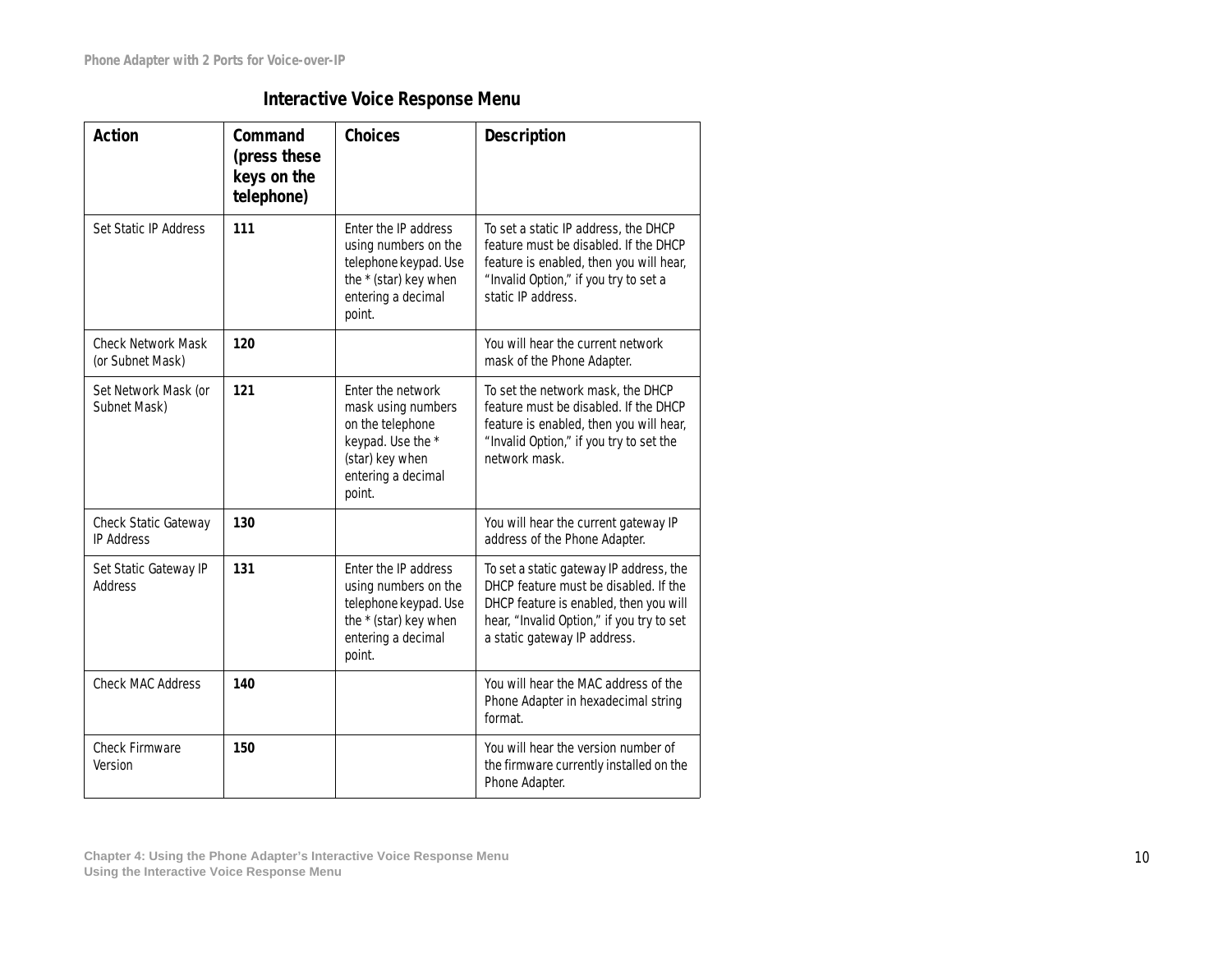## **Interactive Voice Response Menu**

| <b>Action</b>                                            | Command<br>(press these<br>keys on the<br>telephone) | <b>Choices</b>                                 | <b>Description</b>                                                                                                                                                                                                                                                                                                                                                |
|----------------------------------------------------------|------------------------------------------------------|------------------------------------------------|-------------------------------------------------------------------------------------------------------------------------------------------------------------------------------------------------------------------------------------------------------------------------------------------------------------------------------------------------------------------|
| Enable/Disable Web-<br>based Utility of Phone<br>Adapter | 7932                                                 | Enter 1 to enable<br>Enter 0 to disable        | This feature is protected by a<br>password available only from your<br>Internet phone service provider. (The<br>Web-based Utility is disabled by<br>default because you will not need to<br>use it unless instructed to do so by<br>your service provider.)<br>If you have been provided a password,<br>refer to the following section,<br>"Entering a Password." |
| <b>Manual Reboot</b>                                     | 732668                                               |                                                | After you hear, "Option successful,"<br>hang up the phone. The Phone<br>Adapter will automatically reboot.                                                                                                                                                                                                                                                        |
| <b>Factory Reset</b>                                     | 73738                                                | Enter 1 to confirm<br>Enter * (star) to cancel | This feature is protected by a<br>password available only from your<br>Internet phone service provider. (You<br>will not need to reset the Phone<br>Adapter to its factory default settings<br>unless instructed to do so by your<br>service provider.)<br>If you have been provided a password,<br>refer to the following section,<br>"Entering a Password."     |
|                                                          |                                                      |                                                | After you have entered your<br>password, the Phone Adapter will<br>request confirmation. After<br>confirmation, you will hear, "Option<br>successful." Hang up the phone. The<br>Phone Adapter will reboot and all<br>settings will be reset to their factory<br>default settings.                                                                                |

**Chapter 4: Using the Phone Adapter's Interactive Voice Response Menu** 11 **Using the Interactive Voice Response Menu**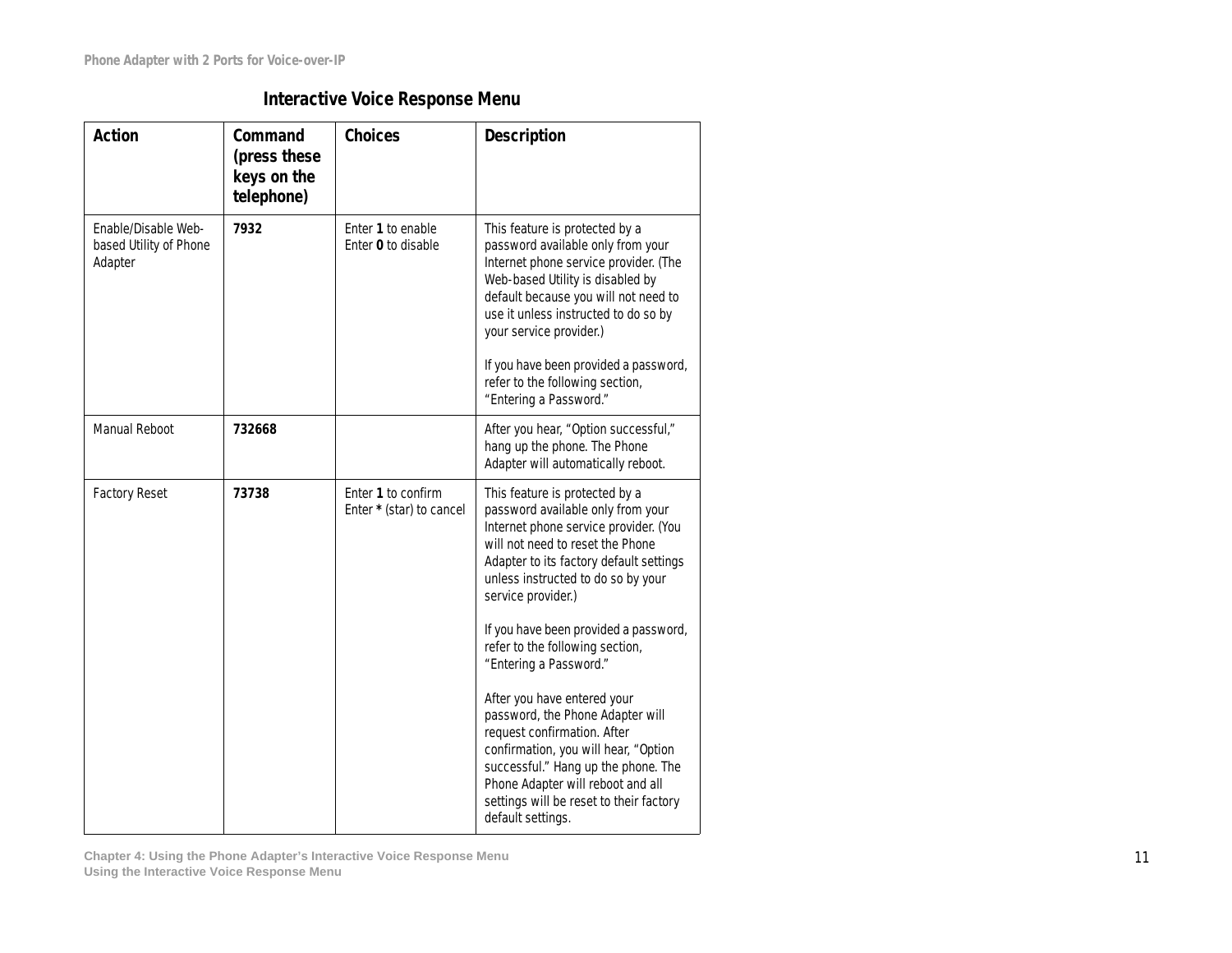## **Entering a Password**

You will be prompted to enter a password when you want to enable the Web-based Utility or reset the Phone Adapter to its factory default settings. To enter the password, use the phone's keypad, and follow the appropriate instructions.

- To enter  $A$ ,  $B$ ,  $C$ ,  $a$ ,  $b$ ,  $or c$  press 2.
- To enter D, E, F, d, e, or f press **3**.
- To enter G, H, I, g, h, or i press **4**.
- To enter  $J, K, L, j, k$ , or  $I$  press 5.
- To enter M, N, O, m, n, or  $o$  press 6.
- To enter  $P_i$  Q, R, S, o, q, r, or  $s$  press 7.
- To enter T, U, V, t, u, or  $v -$  press 8.
- To enter W, X, Y, Z, w, x, y, or  $z$  press 9.
- To enter all other characters, press **0**.



**NOTE:** These bulleted instructions only apply when you are entering a password. At all other times, pressing a number only selects a number, not a letter or punctuation mark.

For example, to enter the password *phone@321* by keypad, press these keys: **746630321**. Then press the **#** (pound) key to indicate that you have finished entering the password. To cancel your entry and return to the main menu, press **\*** (star).

## **Configuring the Settings for Your Internet Phone Service**

If you want to change the settings for your Internet phone service, visit the website of your Internet phone service provider and make configuration changes online. For more information, refer to the instructions provided by your Internet phone service provider.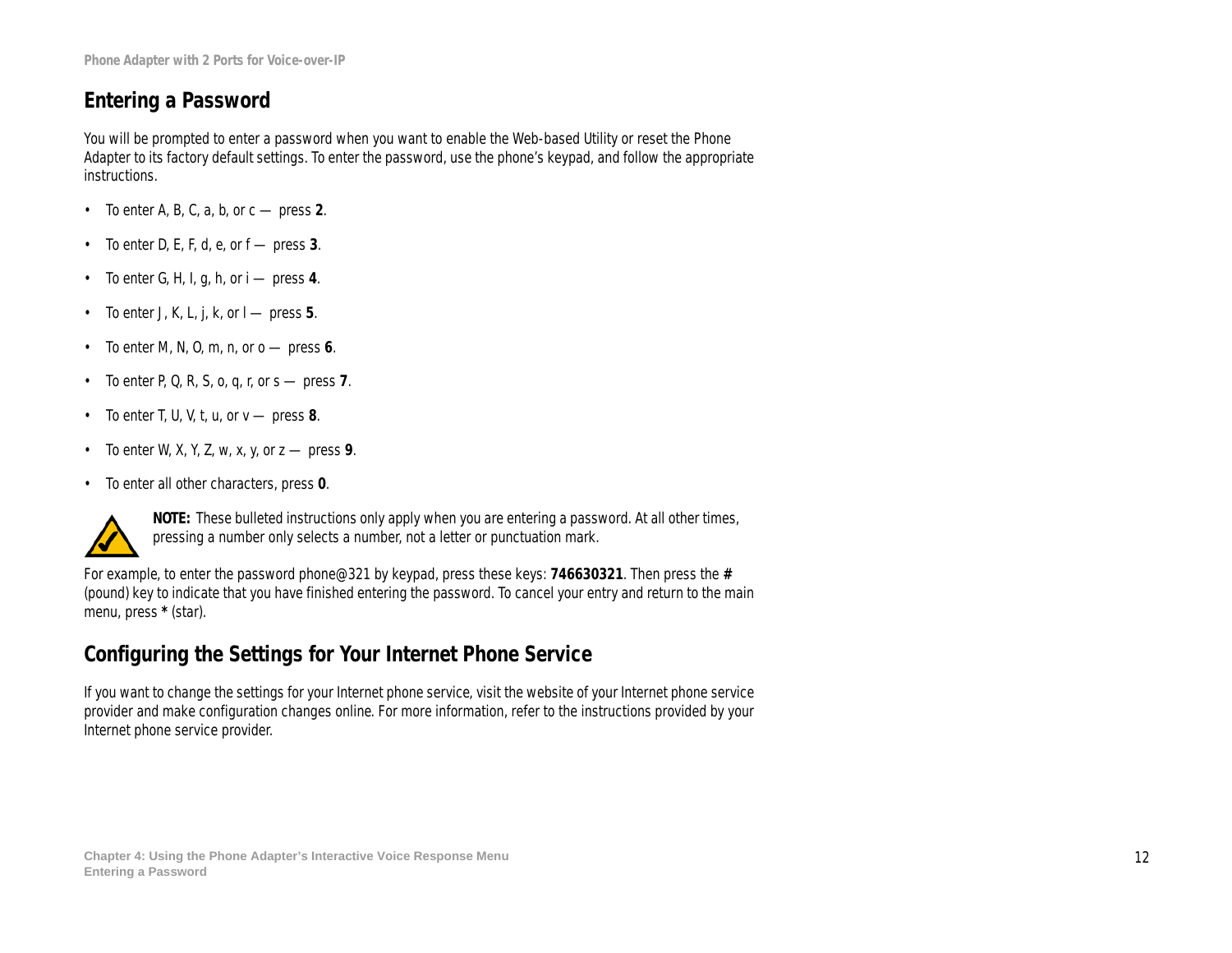# Appendix A: Troubleshooting

This appendix provides solutions to problems that may occur during the installation and operation of the Phone Adapter. Read the description below to solve your problems. If you can't find an answer here, check the website of your Internet phone service provider or the Linksys website at *www.linksys.com*.

## **Common Problems and Solutions**

*1. I don't hear a dial tone, and the PHONE1 (or PHONE2) LED is not lit.*

Go through this checklist until your problem is solved:

- Make sure the telephone is plugged into the appropriate port, PHONE 1 or PHONE 2. (You should use the Phone 2 port only if you have more than one Internet telephone service account.)
- Make sure the ETHERNET LED on the front panel of the Phone Adapter is lit. If it is not lit, then check your router and network connection to the Internet.
- Pick up the telephone. Press **80#**. Hang up the telephone. Wait approximately 30 seconds. Then pick up the telephone; you should now have a dial tone.
- Follow these instructions to reboot your cable or DSL modem, Phone Adapter, and router:
	- 1. Power off your cable or DSL modem by unplugging its power adapter.
	- 2. Power off the router by unplugging its power adapter.
	- 3. Power off the Phone Adapter by unplugging its power adapter.
	- 4. Wait two minutes, and then power on your cable or DSL modem by plugging its power adapter into an electrical outlet.
	- 5. Wait two minutes, and then power on the router by plugging its power adapter into an electrical outlet.
	- 6. Wait five minutes, and then power on the Phone Adapter by plugging its power adapter into an electrical outlet.
	- 7. Reboot one of your networked computers, and check to see if you have an active Internet connection.
	- 8. Pick up the telephone. You should now have a dial tone.
- Set up port forwarding on your router. You must specify that four port ranges be forwarded to the IP address of the Phone Adapter. These four port ranges are as follows: 5060-5061 (UDP), 53-53 (UDP), 69-69 (UDP), and 10000-20000 (UDP).

Before you set up port forwarding on your router, change two of the Phone Adapter's settings using its Interactive Voice Response Menu. First, disable its DHCP feature, and then assign a static IP address to the Phone Adapter. Refer to "Chapter 4: Using the Phone Adapter's Interactive Voice Response Menu" for instructions.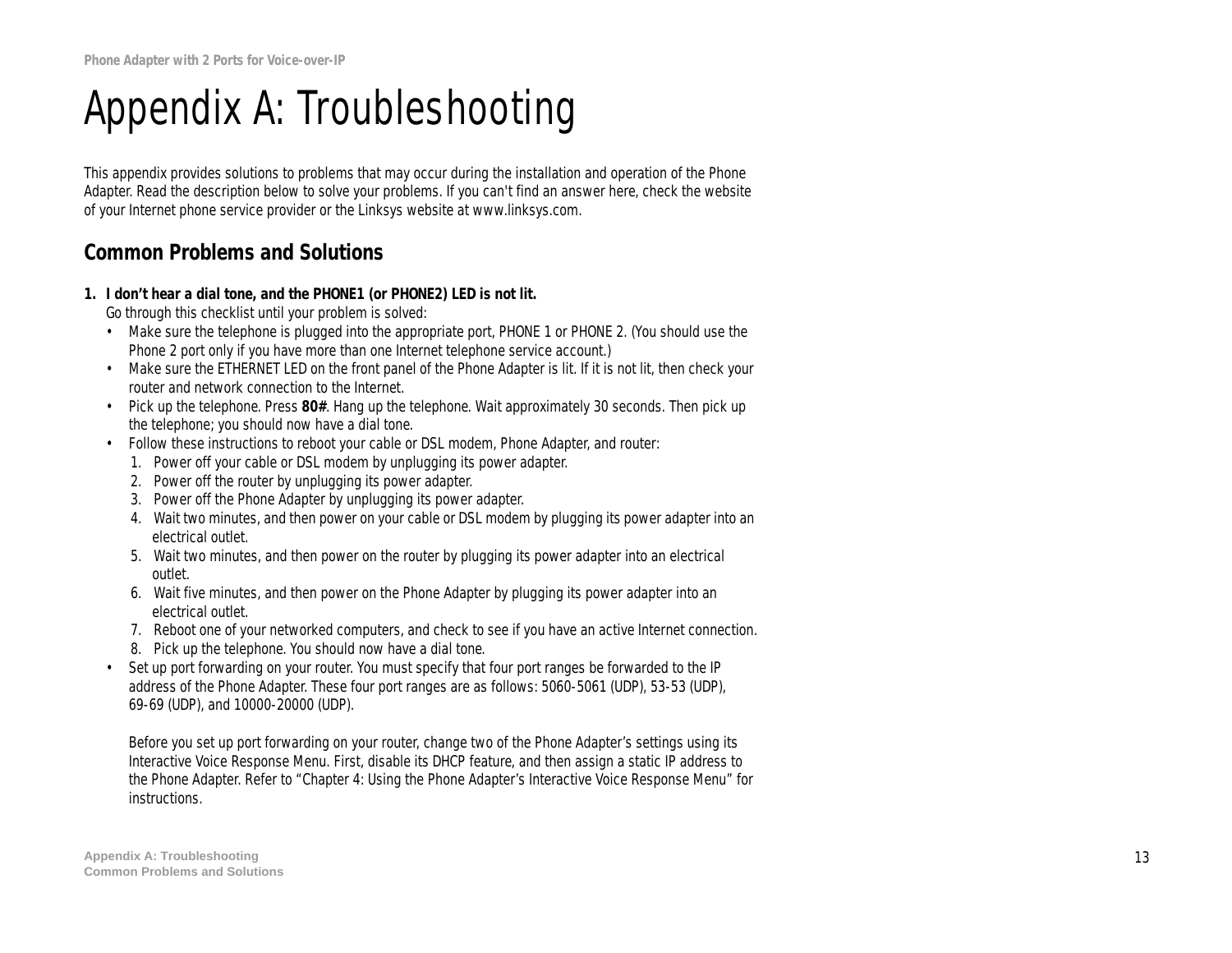If you have a non-Linksys router, refer to its documentation for instructions.

If you have a Linksys router, then follow these instructions:

- 1. On one of your networked computers, open your web browser.
- 2. Access the Router's Web-based Utility by going to **http://192.168.1.1** or the IP address of the Router.
- 3. A login screen will appear. Leave the *User Name* field blank. Enter the Router's password (the default is **admin**) in the *Password* field. Then click the **OK** button.
- 4. Click the **Applications & Gaming** tab, and then click the **Port Range Forwarding** tab.
- 5. For each port range you must specify, enter a different name in the *Application* field. Then enter the number or range of external port(s) used by the Phone Adapter.
- 6. Select the protocol you will be using, **UDP**.
- 7. Enter the IP address of the Phone Adapter. For example, if the Phone Adapter's IP address is 192.168.1.100, you would enter 100 in the field provided.

| Application      | <b>Start and End</b> | Protocol   | <b>IP Address</b>                | Enable |
|------------------|----------------------|------------|----------------------------------|--------|
| Internet phone 1 | 5060 to 5061         | <b>UDP</b> | (IP address of<br>Phone Adapter) | χ      |
| Internet phone 2 | 53 to 53             | UDP        | (IP address of<br>Phone Adapter) | χ      |
| Internet phone 3 | 69 to 69             | UDP        | (IP address of<br>Phone Adapter) | χ      |
| Internet phone 4 | 10000 to 20000       | <b>UDP</b> | (IP address of<br>Phone Adapter) | χ      |

8. Repeat steps 5-7 until you have entered all four port ranges for the Phone Adapter.

- 9. Check the **Enable** option for the port services you want to use.
- 10. When you have completed the configuration, click the **Save Settings** button.
- *2. When I make a telephone call, the call doesn't go through; instead, I hear a fast busy signal.* Go through this checklist until your problem is solved:
	- Pick up your phone and dial 1 + area code + phone number. You must dial 1 and the area code for all calls, even local ones.
	- Follow these instructions to reboot your cable or DSL modem, Phone Adapter, and router:
		- 1. Power off your cable or DSL modem by unplugging its power adapter.
		- 2. Power off the router by unplugging its power adapter.
		- 3. Power off the Phone Adapter by unplugging its power adapter.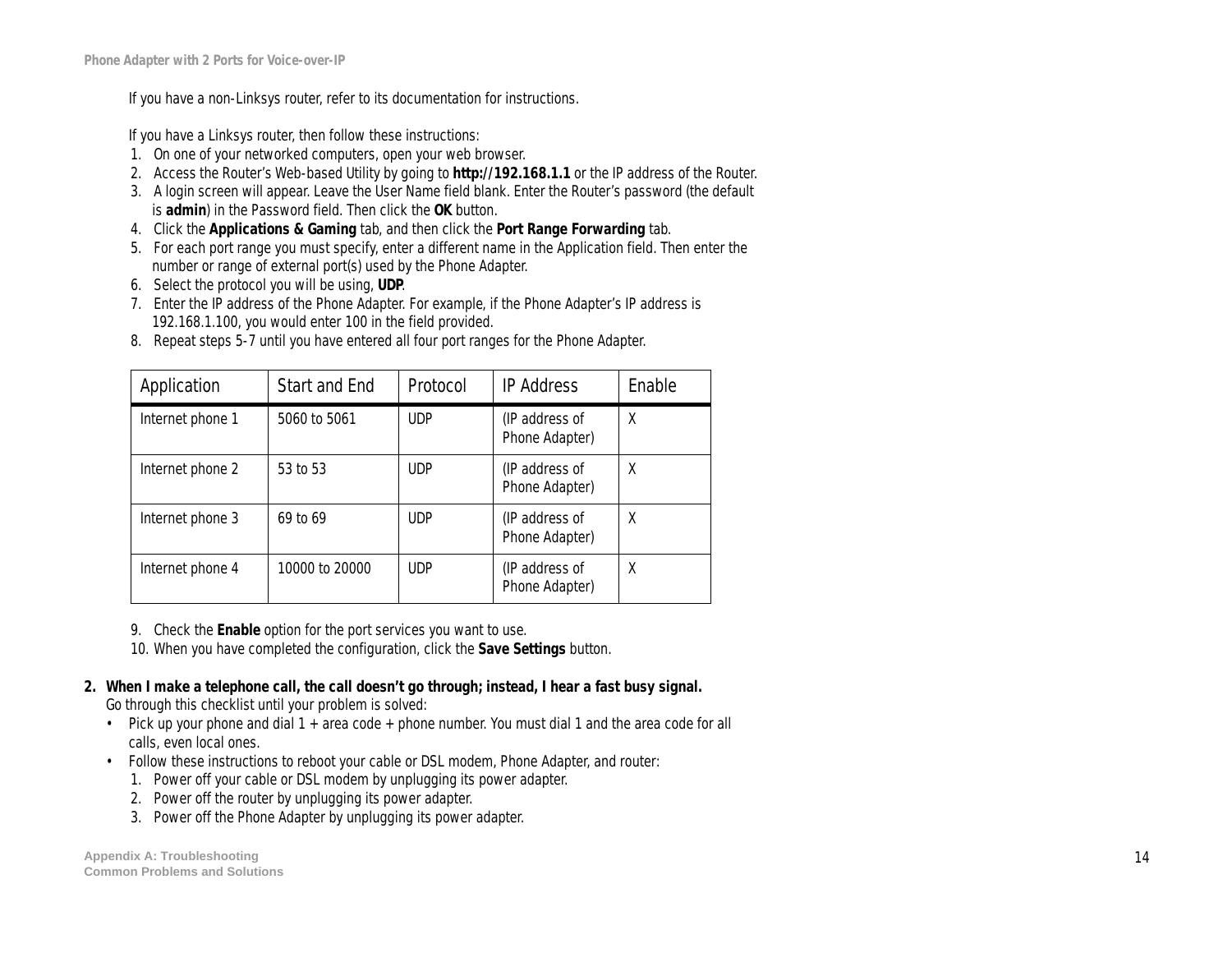- 4. Wait two minutes, and then power on your cable or DSL modem by plugging its power adapter into an electrical outlet.
- 5. Wait two minutes, and then power on the router by plugging its power adapter into an electrical outlet.
- 6. Wait five minutes, and then power on the Phone Adapter by plugging its power adapter into an electrical outlet.
- 7. Reboot one of your networked computers, and check to see if you have an active Internet connection.
- 8. Pick up the telephone. You should now have a dial tone.
- Set up port forwarding on your router. You must specify that four port ranges be forwarded to the IP address of the Phone Adapter. These four port ranges are as follows: 5060-5061 (UDP), 53-53 (UDP), 69-69 (UDP), and 10000-20000 (UDP).

Before you set up port forwarding on your router, change two of the Phone Adapter's settings using its Interactive Voice Response Menu. First, disable its DHCP feature, and then assign a static IP address to the Phone Adapter. Refer to "Chapter 4: Using the Phone Adapter's Interactive Voice Response Menu" for instructions.

If you have a non-Linksys router, refer to its documentation for instructions.

If you have a Linksys router, then follow these instructions:

- 1. On one of your networked computers, open your web browser.
- 2. Access the Router's Web-based Utility by going to **http://192.168.1.1** or the IP address of the Router.
- 3. A login screen will appear. Leave the *User Name* field blank. Enter the Router's password (the default is **admin**) in the *Password* field. Then click the **OK** button.
- 4. Click the **Applications & Gaming** tab, and then click the **Port Range Forwarding** tab.
- 5. For each port range you must specify, enter a different name in the *Application* field. Then enter the number or range of external port(s) used by the Phone Adapter.
- 6. Select the protocol you will be using, **UDP**.
- 7. Enter the IP address of the Phone Adapter. For example, if the Phone Adapter's IP address is 192.168.1.100, you would enter 100 in the field provided.
- 8. Repeat steps 5-7 until you have entered all four port ranges for the Phone Adapter.

| Application      | <b>Start and End</b> | Protocol | <b>IP Address</b>                | Enable |
|------------------|----------------------|----------|----------------------------------|--------|
| Internet phone 1 | 5060 to 5061         | udp      | (IP address of<br>Phone Adapter) | χ      |
| Internet phone 2 | 53 to 53             | UDP      | (IP address of<br>Phone Adapter) |        |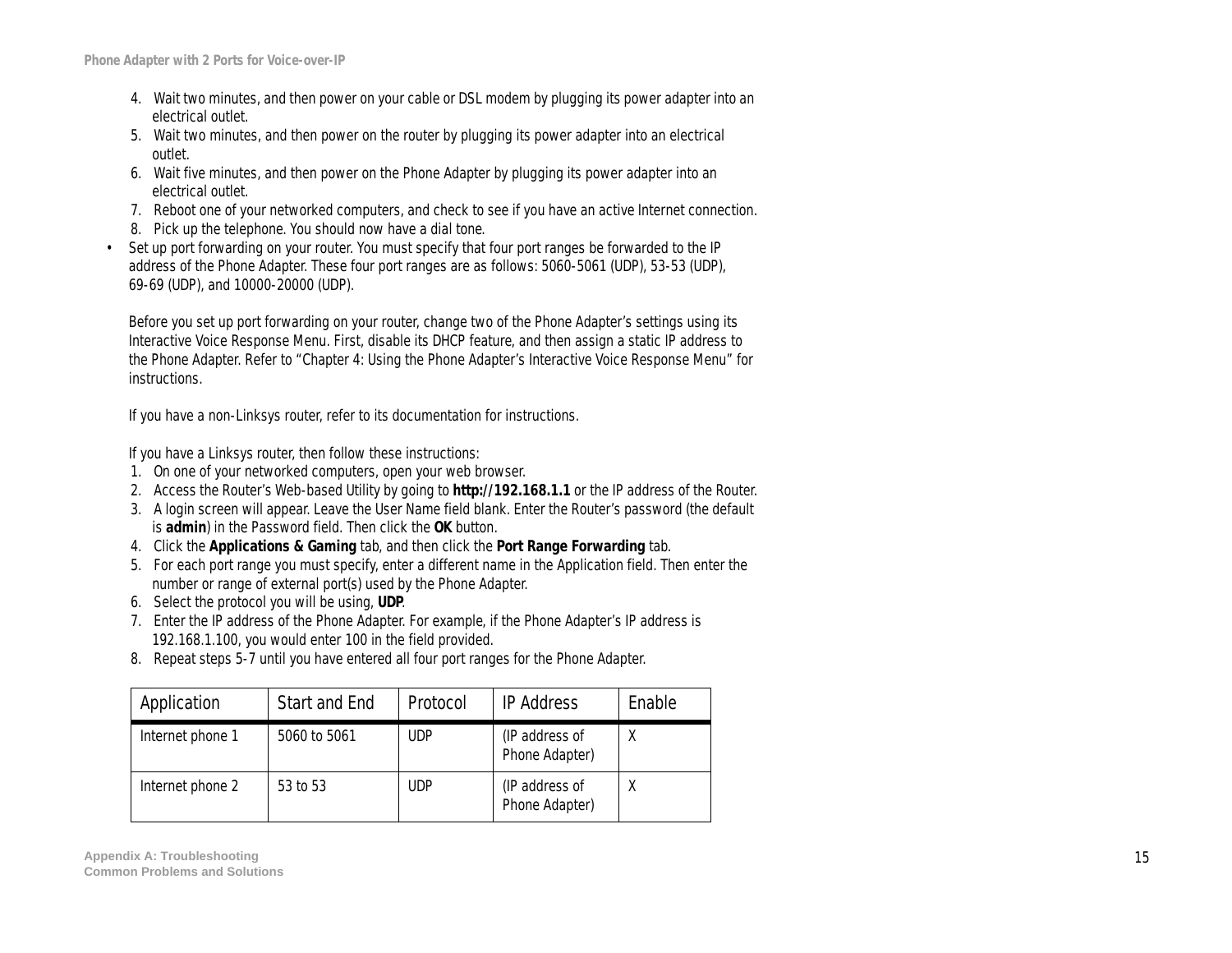| Application      | <b>Start and End</b> | Protocol   | <b>IP Address</b>                | Enable |
|------------------|----------------------|------------|----------------------------------|--------|
| Internet phone 3 | 69 to 69             | <b>UDP</b> | (IP address of<br>Phone Adapter) |        |
| Internet phone 4 | 10000 to 20000       | <b>UDP</b> | (IP address of<br>Phone Adapter) |        |

9. Check the **Enable** option for the port services you want to use.

10. When you have completed the configuration, click the **Save Settings** button.

#### *3. When I'm on a telephone call, words are dropped intermittently.*

Go through this checklist until your problem is solved:

- Are you using a wireless router and cordless phone? If so, the router and cordless phone may be using the same frequency and interfere with each other. Move the cordless phone farther away from the router.
- There may be heavy network activity, particularly if you are running a server or using a file sharing program. Try to limit network or Internet activity during any Internet telephone call. For example, if you are running a file sharing program, files may be uploaded in the background even though you are not downloading any files, so make sure you exit the program before you make an Internet phone call.
- There may not be enough bandwidth available for your Internet phone call. You may want to test your bandwidth using one of the bandwidth tests available online. If necessary, access your service account at your Internet phone service provider's website, and reduce the bandwidth requirements for your service. For more information, refer to your service provider's website.

### *4. My telephone does not ring, and my calls automatically go to voicemail.*

Go through this checklist until your problem is solved:

- Make sure the telephone is plugged into the appropriate port, PHONE 1 or PHONE 2. (You should use the Phone 2 port only if you have more than one Internet telephone service account.)
- Make sure the ringer volume on your telephone is set to an audible level.
- Follow these instructions to reboot your cable or DSL modem, Phone Adapter, and router:
	- 1. Power off your cable or DSL modem by unplugging its power adapter.
	- 2. Power off the router by unplugging its power adapter.
	- 3. Power off the Phone Adapter by unplugging its power adapter.
	- 4. Wait two minutes, and then power on your cable or DSL modem by plugging its power adapter into an electrical outlet.
	- 5. Wait two minutes, and then power on the router by plugging its power adapter into an electrical outlet.
	- 6. Wait five minutes, and then power on the Phone Adapter by plugging its power adapter into an electrical outlet.
	- 7. Reboot one of your networked computers, and check to see if you have an active Internet connection.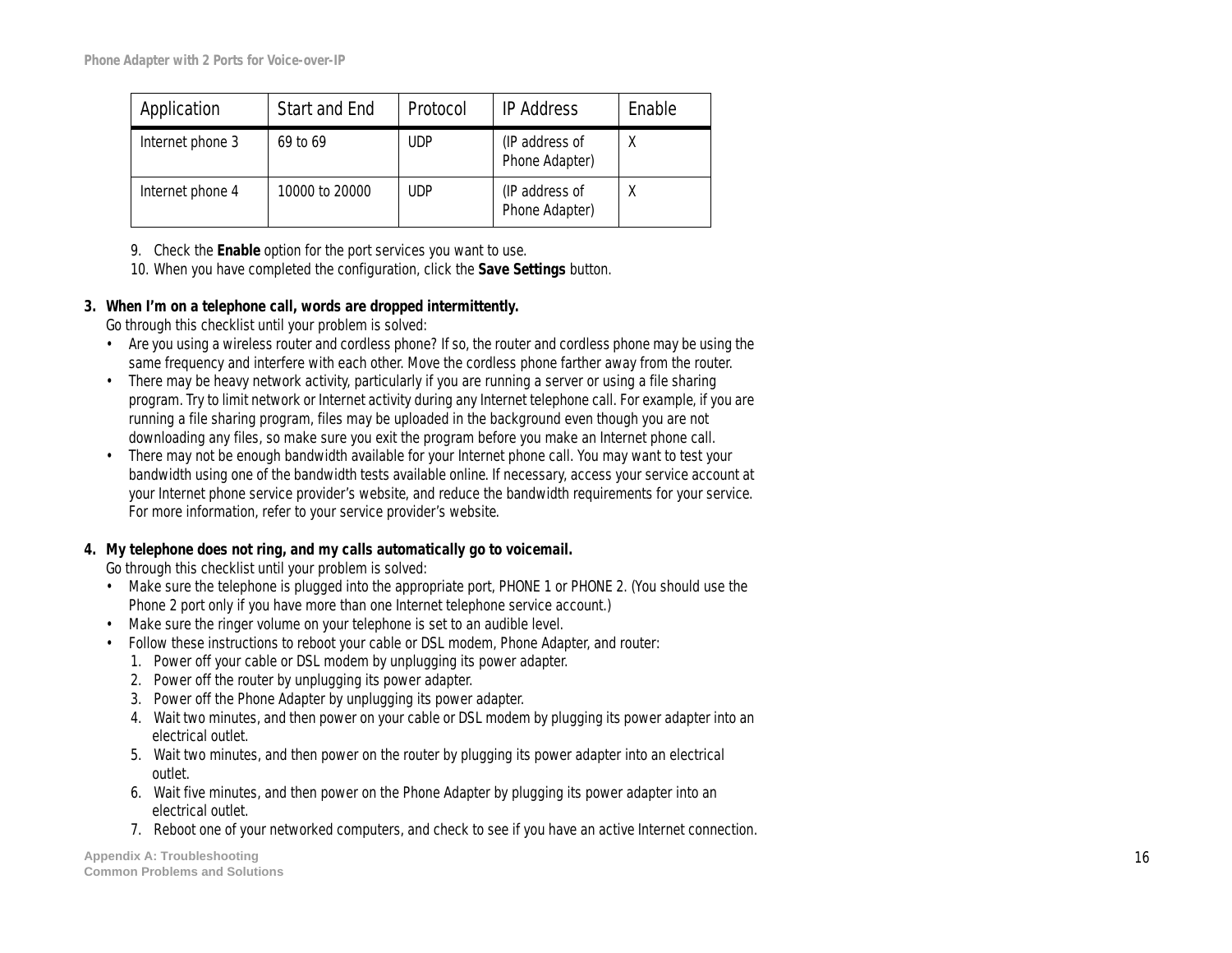• Set up port forwarding on your router. You must specify that four port ranges be forwarded to the IP address of the Phone Adapter. These four port ranges are as follows: 5060-5061 (UDP), 53-53 (UDP), 69-69 (UDP), and 10000-20000 (UDP).

Before you set up port forwarding on your router, change two of the Phone Adapter's settings using its Interactive Voice Response Menu. First, disable its DHCP feature, and then assign a static IP address to the Phone Adapter. Refer to "Chapter 4: Using the Phone Adapter's Interactive Voice Response Menu" for instructions.

If you have a non-Linksys router, refer to its documentation for instructions.

If you have a Linksys router, then follow these instructions:

- 1. On one of your networked computers, open your web browser.
- 2. Access the Router's Web-based Utility by going to **http://192.168.1.1** or the IP address of the Router.
- 3. A login screen will appear. Leave the *User Name* field blank. Enter the Router's password (the default is **admin**) in the *Password* field. Then click the **OK** button.
- 4. Click the **Applications & Gaming** tab, and then click the **Port Range Forwarding** tab.
- 5. For each port range you must specify, enter a different name in the *Application* field. Then enter the number or range of external port(s) used by the Phone Adapter.
- 6. Select the protocol you will be using, **UDP**.
- 7. Enter the IP address of the Phone Adapter. For example, if the Phone Adapter's IP address is 192.168.1.100, you would enter 100 in the field provided.
- 8. Repeat steps 5-7 until you have entered all four port ranges for the Phone Adapter.

| Application      | <b>Start and End</b> | Protocol   | <b>IP Address</b>                | Enable |
|------------------|----------------------|------------|----------------------------------|--------|
| Internet phone 1 | 5060 to 5061         | <b>UDP</b> | (IP address of<br>Phone Adapter) | χ      |
| Internet phone 2 | 53 to 53             | <b>UDP</b> | (IP address of<br>Phone Adapter) | χ      |
| Internet phone 3 | 69 to 69             | <b>UDP</b> | (IP address of<br>Phone Adapter) | χ      |
| Internet phone 4 | 10000 to 20000       | <b>UDP</b> | (IP address of<br>Phone Adapter) | χ      |

9. Check the **Enable** option for the port services you want to use.

10. When you have completed the configuration, click the **Save Settings** button.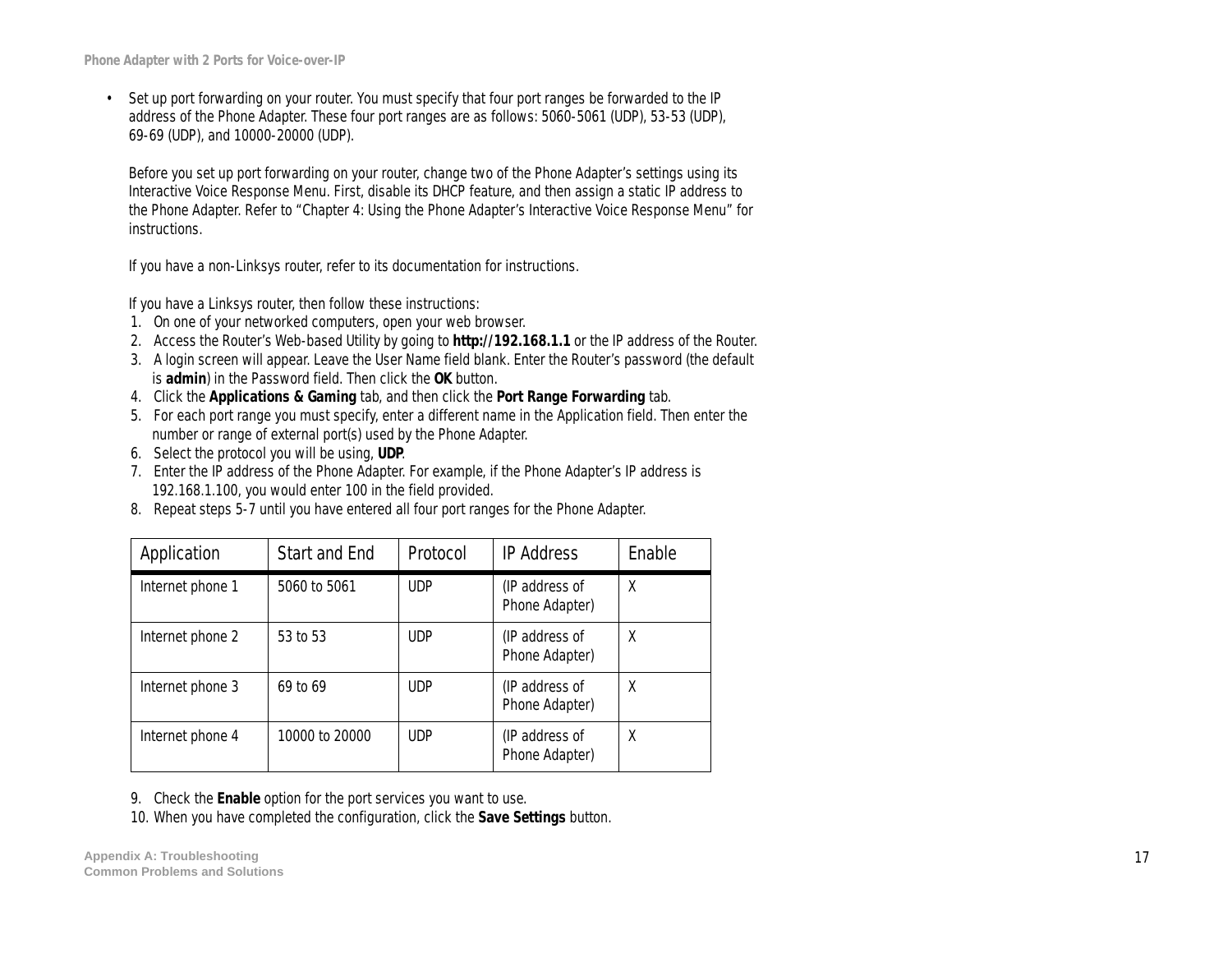### *5. The Power LED does not light up or lights up red.*

Go through this checklist until your problem is solved:

- Unplug the power adapter from the Phone Adapter. Wait five seconds. Then plug the power adapter into the Phone Adapter again.
- You may be using the wrong power adapter. Make sure the power adapter you are using is the one included with the Phone Adapter.

### *6. The ETHERNET LED does not light up.*

Go through this checklist until your problem is solved:

- Check the cable connecting the Phone Adapter to your router.
- Make sure your network has an active Internet connection. If it does not, follow these instructions to reboot your cable or DSL modem, Phone Adapter, and router:
	- 1. Power off your cable or DSL modem by unplugging its power adapter.
	- 2. Power off the router by unplugging its power adapter.
	- 3. Power off the Phone Adapter by unplugging its power adapter.
	- 4. Wait two minutes, and then power on your cable or DSL modem by plugging its power adapter into an electrical outlet.
	- 5. Wait two minutes, and then power on the router by plugging its power adapter into an electrical outlet.
	- 6. Wait five minutes, and then power on the Phone Adapter by plugging its power adapter into an electrical outlet.
	- 7. Reboot one of your networked computers, and check to see if you have an active Internet connection.

## **Frequently Asked Questions**

### *How do I make a phone call?*

Pick up your phone and dial 1 + area code + phone number. You must dial 1 and then the area code for all calls, even local ones.

### *Can I make calls if my Internet connection is down?*

No. Your high-speed Internet connection must be active when you make Internet phone or fax calls.

#### *Can I make calls while I'm browsing the Internet?*

Yes. You can make Internet phone or fax calls while browsing the Internet. However, your web browsing may affect the quality of your telephone call, depending on the amount of upstream data traffic passing through your Internet connection.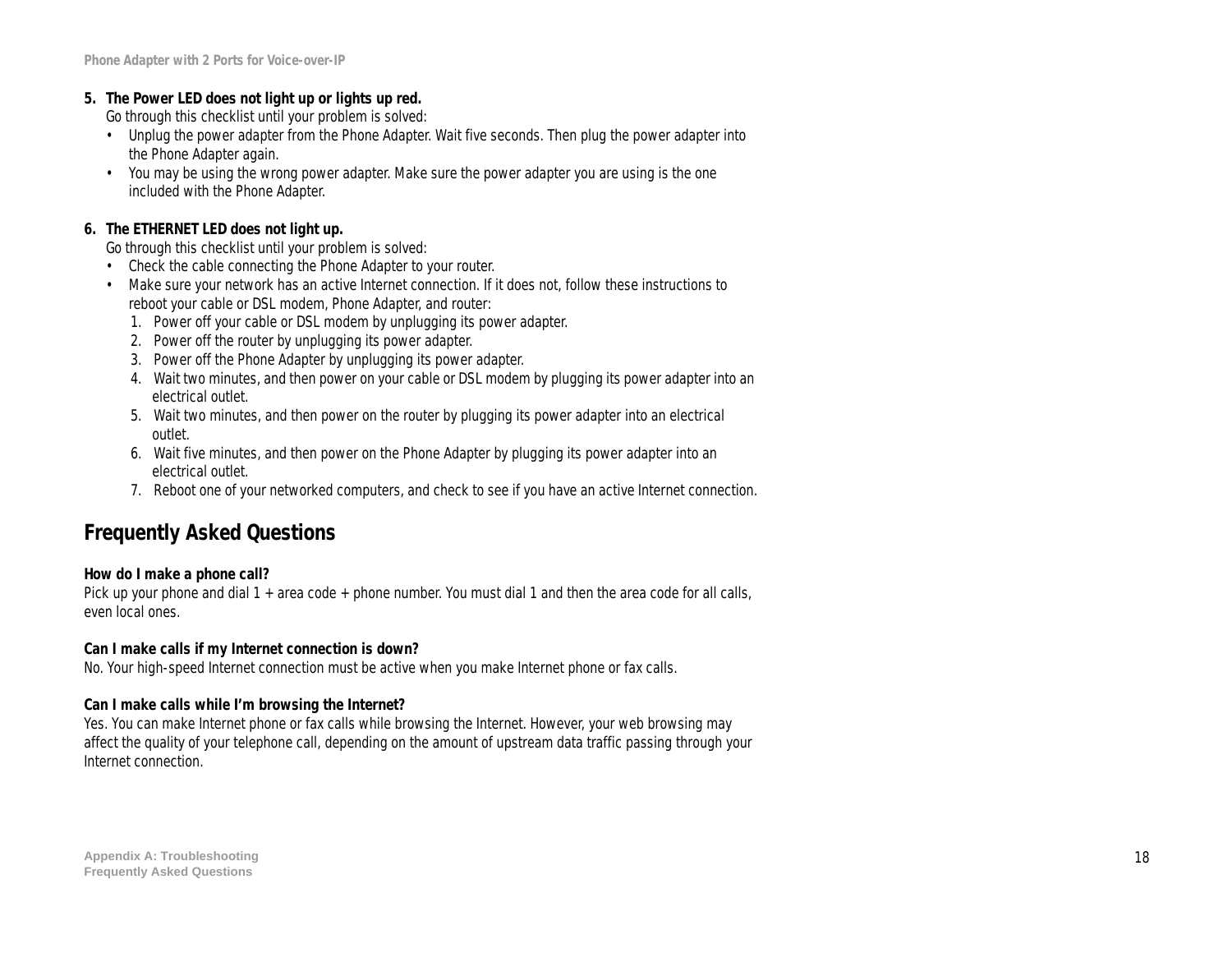# Appendix B: Windows Help

Almost all Linksys products require Microsoft Windows. Windows is the most used operating system in the world and comes with many features that help make networking easier. These features can be accessed through Windows Help and are described in this appendix.

### TCP/IP

Before a computer can communicate with a network router, TCP/IP must be enabled. TCP/IP is a set of instructions, or protocol, all PCs follow to communicate over a network. This is true for wireless networks as well. Your PCs will not be able to utilize wireless networking without having TCP/IP enabled. Windows Help provides complete instructions on enabling TCP/IP.

### Shared Resources

If you wish to share printers, folder, or files over your network, Windows Help provides complete instructions on utilizing shared resources.

### Network Neighborhood/My Network Places

Other PCs on your network will appear under Network Neighborhood or My Network Places (depending upon the version of Windows you're running). Windows Help provides complete instructions on adding PCs to your network.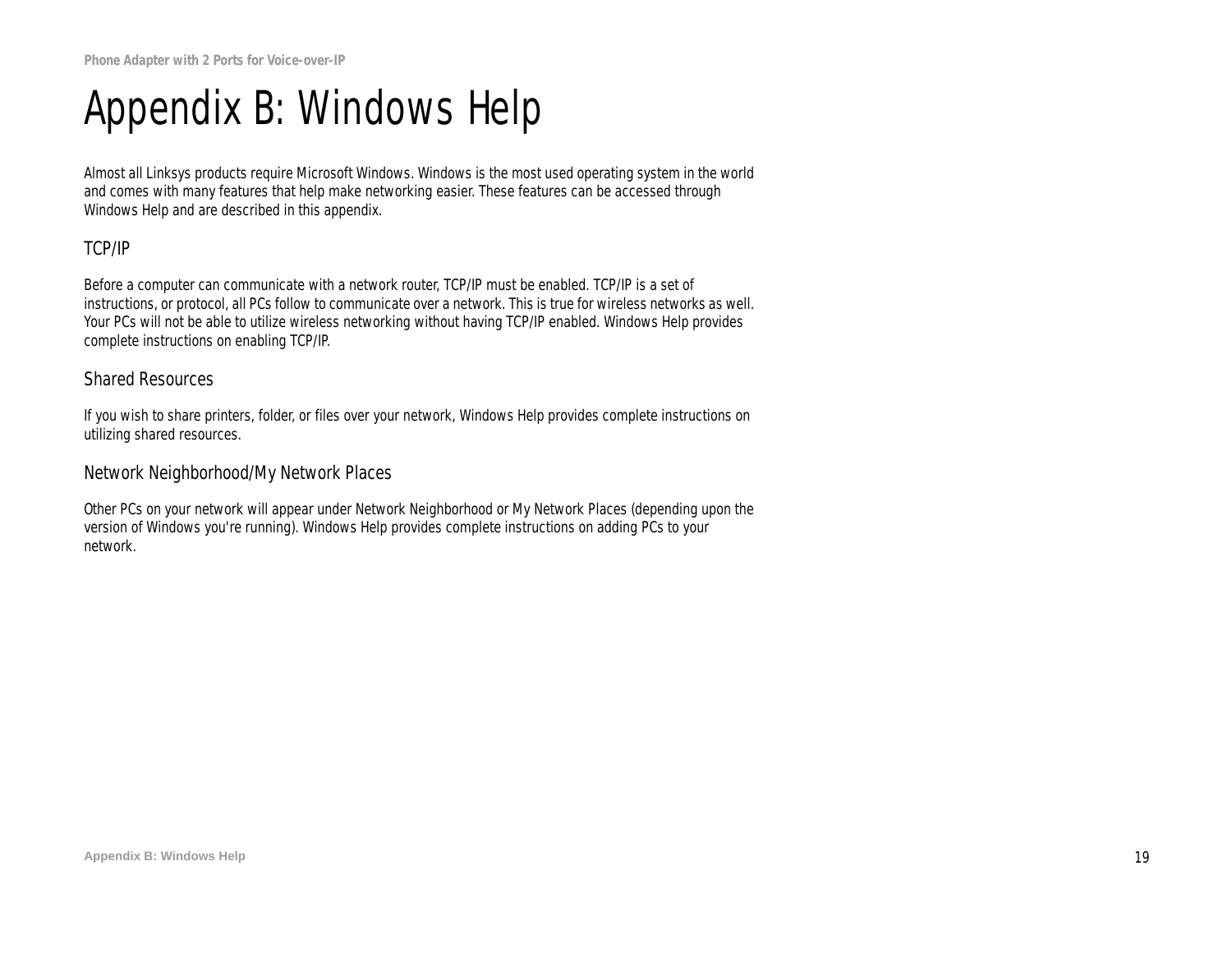# Appendix C: Glossary

**Adapter** - A device that adds network functionality to your PC.

**Backbone** - The part of a network that connects most of the systems and networks together, and handles the most data.

**Bandwidth** - The transmission capacity of a given device or network.

**Bit** - A binary digit.

**Boot** - To start a device and cause it to start executing instructions.

**Bridge** - A device that connects different networks.

**Broadband** - An always-on, fast Internet connection.

**Browser** - An application program that provides a way to look at and interact with all the information on the World Wide Web.

**Buffer** - A shared or assigned memory area that is used to support and coordinate different computing and networking activities so one isn't held up by the other.

**Byte** - A unit of data that is usually eight bits long

**Cable Modem** - A device that connects a computer to the cable television network, which in turn connects to the Internet.

**CSMA/CA** (**C**arrier **S**ense **M**ultiple **A**ccess/**C**ollision **A**voidance) - A method of data transfer that is used to prevent data collisions.

**CTS** (**C**lear **T**o **S**end) - A signal sent by a wireless device, signifying that it is ready to receive data.

**Daisy Chain** - A method used to connect devices in a series, one after the other.

**Database** - A collection of data that is organized so that its contents can easily be accessed, managed, and updated.

**DDNS** (**D**ynamic **D**omain **N**ame **S**ystem) - Allows the hosting of a website, FTP server, or e-mail server with a fixed domain name (e.g., www.xyz.com) and a dynamic IP address.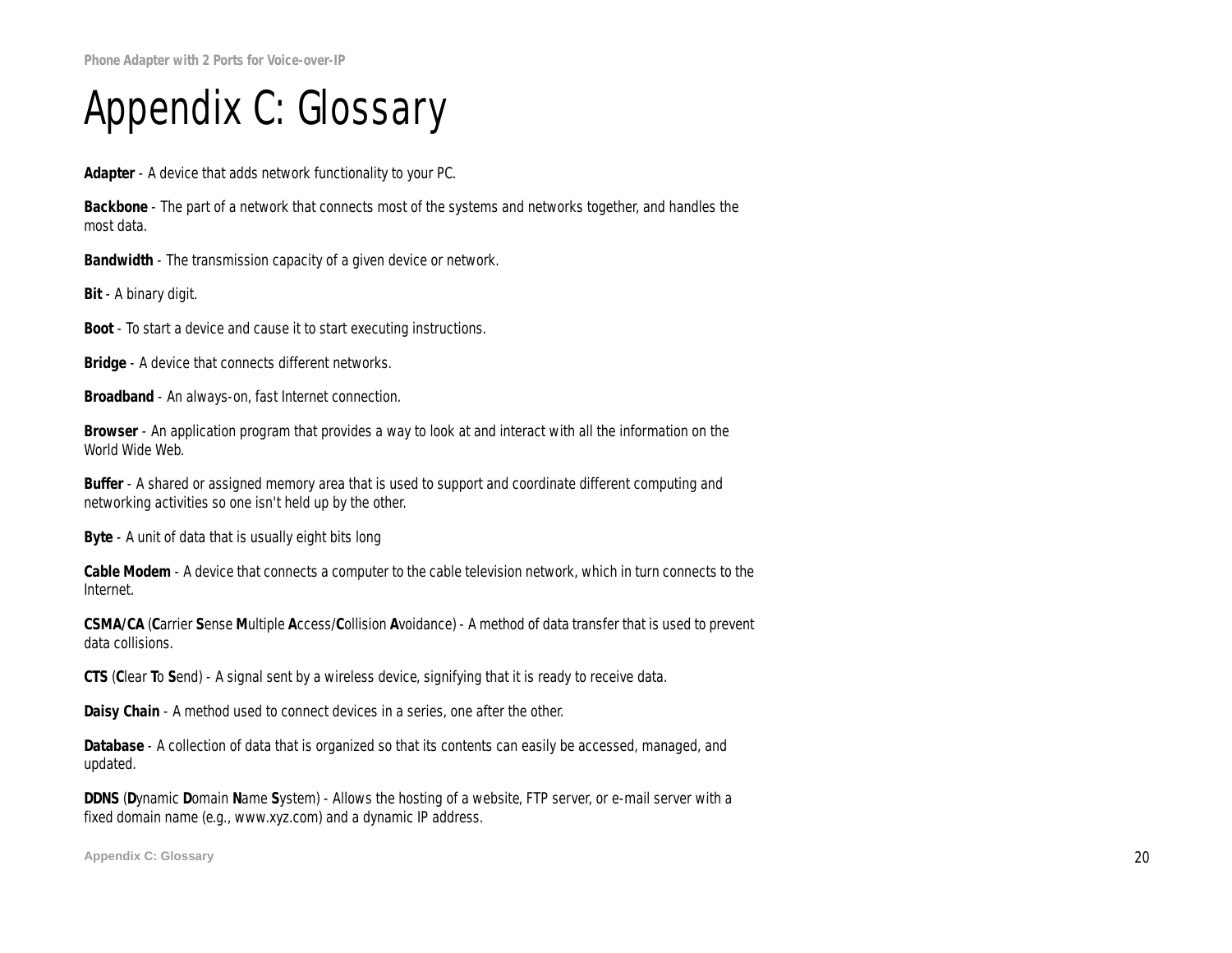**Default Gateway** - A device that forwards Internet traffic from your local area network.

**DHCP** (**D**ynamic **H**ost **C**onfiguration **P**rotocol) - A networking protocol that allows administrators to assign temporary IP addresses to network computers by "leasing" an IP address to a user for a limited amount of time, instead of assigning permanent IP addresses.

**DMZ** (**D**e**m**ilitarized **Z**one) - Removes the Router's firewall protection from one PC, allowing it to be "seen" from the Internet.

**DNS** (**D**omain **N**ame **S**erver) - The IP address of your ISP's server, which translates the names of websites into IP addresses.

**Domain** - A specific name for a network of computers.

**Download** - To receive a file transmitted over a network.

**DSL** (**D**igital **S**ubscriber **L**ine) - An always-on broadband connection over traditional phone lines.

**DTIM** (**D**elivery **T**raffic **I**ndication **M**essage) - A message included in data packets that can increase wireless efficiency.

**Dynamic IP Address** - A temporary IP address assigned by a DHCP server.

**Encryption** - Encoding data transmitted in a network.

**Ethernet** - A networking protocol that specifies how data is placed on and retrieved from a common transmission medium.

**Finger** - A program that tells you the name associated with an e-mail address.

**Firewall** - A set of related programs located at a network gateway server that protects the resources of a network from users from other networks.

**Firmware** - The programming code that runs a networking device.

**Fragmentation** -Breaking a packet into smaller units when transmitting over a network medium that cannot support the original size of the packet.

**FTP** (**F**ile **T**ransfer **P**rotocol) - A protocol used to transfer files over a TCP/IP network.

**Full Duplex** - The ability of a networking device to receive and transmit data simultaneously.

**Gateway** - A device that interconnects networks with different, incompatible communications protocols.

**Appendix C: Glossary** 21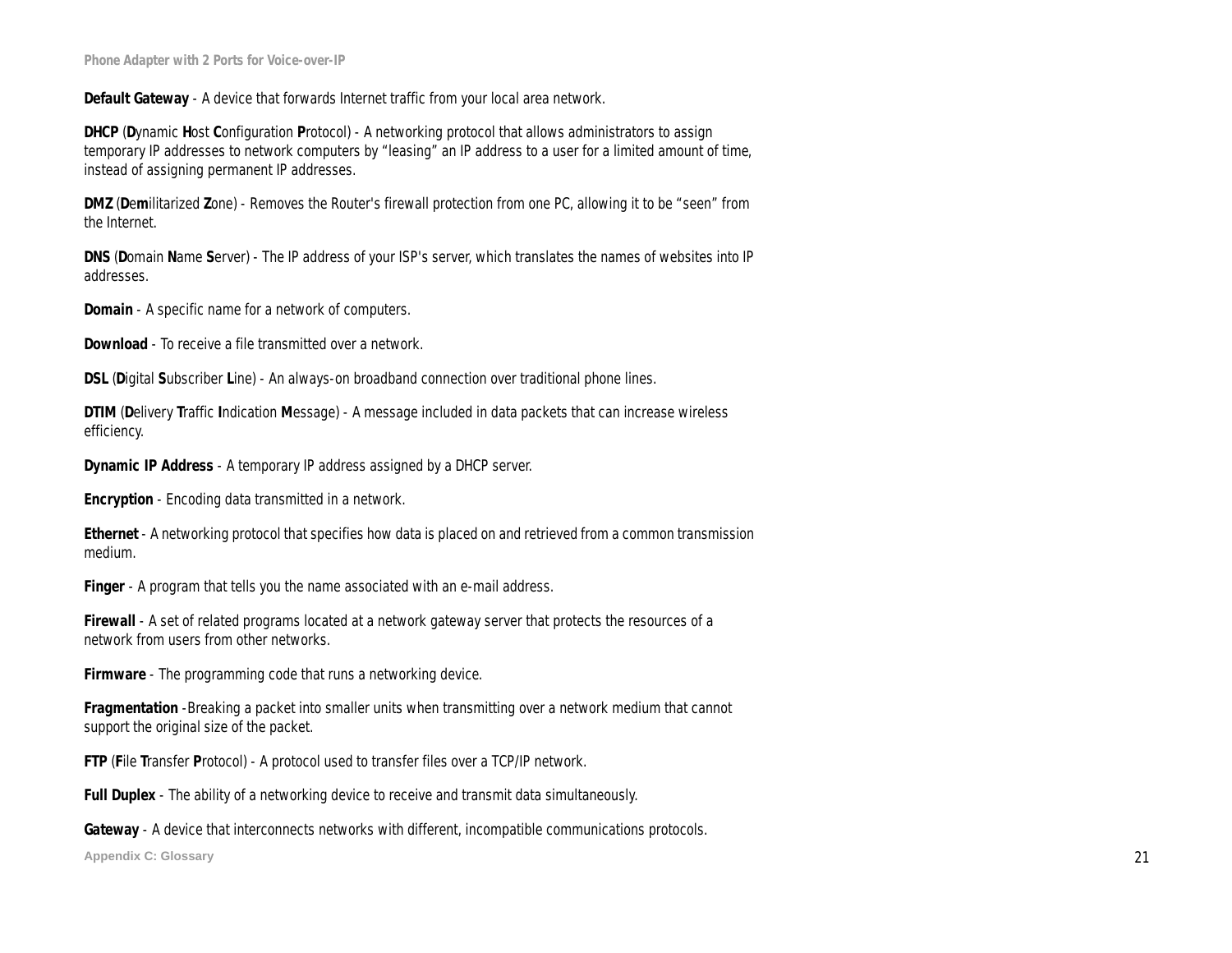**Half Duplex** - Data transmission that can occur in two directions over a single line, but only one direction at a time.

**Hardware** - The physical aspect of computers, telecommunications, and other information technology devices.

**HTTP** (**H**yper**T**ext **T**ransport **P**rotocol) - The communications protocol used to connect to servers on the World Wide Web.

**Infrastructure** - A wireless network that is bridged to a wired network via an access point.

**IP** (**I**nternet **P**rotocol) - A protocol used to send data over a network.

**IP Address** - The address used to identify a computer or device on a network.

**IPCONFIG** - A Windows 2000 and XP utility that displays the IP address for a particular networking device.

**IPSec** (**I**nternet **P**rotocol **Sec**urity) - A VPN protocol used to implement secure exchange of packets at the IP layer.

**ISM band** - Radio bandwidth utilized in wireless transmissions.

**ISP** (**I**nternet **S**ervice **P**rovider) - A company that provides access to the Internet.

**LAN** (**L**ocal **A**rea **N**etwork) - The computers and networking products that make up your local network.

**MAC** (**M**edia **A**ccess **C**ontrol) **Address** - The unique address that a manufacturer assigns to each networking device.

**Mbps** (**M**ega**B**its **P**er **S**econd) - One million bits per second; a unit of measurement for data transmission.

**mIRC** - An Internet Relay Chat program that runs under Windows.

**Multicasting** - Sending data to a group of destinations at once.

**NAT** (**N**etwork **A**ddress **T**ranslation) - NAT technology translates IP addresses of a local area network to a different IP address for the Internet.

**NAT** (**N**etwork **A**ddress **T**ranslation) **Traversal** -A method of enabling specialized applications, such as Internet phone calls, video, and audio, to travel between your local network and the Internet. STUN is a specific type of NAT traversal.

**Network** - A series of computers or devices connected for the purpose of data sharing, storage, and/or transmission between users.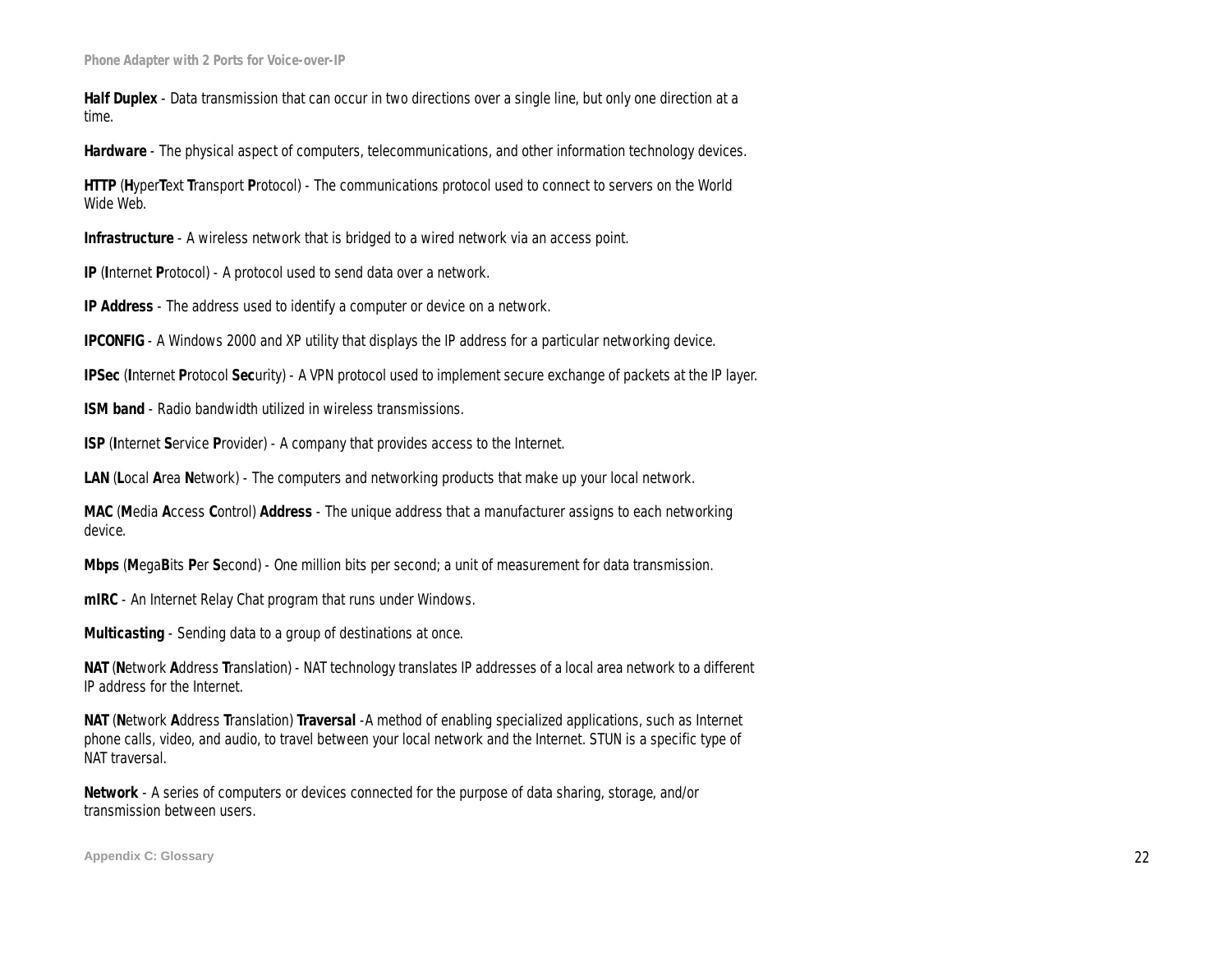**NNTP** (**N**etwork **N**ews **T**ransfer **P**rotocol) - The protocol used to connect to Usenet groups on the Internet.

**Packet** - A unit of data sent over a network.

**Ping** (**P**acket **IN**ternet **G**roper) - An Internet utility used to determine whether a particular IP address is online.

**POP3** (**P**ost **O**ffice **P**rotocol **3**) - A standard mail server commonly used on the Internet.

**Port** - The connection point on a computer or networking device used for plugging in cables or adapters.

**RJ-45** (**R**egistered **J**ack**-45**) - An Ethernet connector that holds up to eight wires.

**Router** - A networking device that connects multiple networks together.

**RTP** (**R**eal-time **T**ransport **P**rotocol) - A protocol that enables specialized applications, such as Internet phone calls, video, and audio, to occur in real time.

**RTS** (**R**equest **T**o **S**end) - A networking method of coordinating large packets through the RTS Threshold setting.

**Server** - Any computer whose function in a network is to provide user access to files, printing, communications, and other services.

**SMTP** (**S**imple **M**ail **T**ransfer **P**rotocol) - The standard e-mail protocol on the Internet.

**SNMP** (**S**imple **N**etwork **M**anagement **P**rotocol) - A widely used network monitoring and control protocol.

**Software** - Instructions for the computer. A series of instructions that performs a particular task is called a "program".

**SOHO** (**S**mall **O**ffice/**H**ome **O**ffice) - Market segment of professionals who work at home or in small offices.

**Static IP Address** - A fixed address assigned to a computer or device that is connected to a network.

**Static Routing** - Forwarding data in a network via a fixed path.

**STUN** (**S**imple **T**raversal of **U**DP through **N**ATs) - A protocol that enables specialized applications, such as Internet phone calls, video, and audio, to travel between your local network and the Internet. STUN is a specific type of NAT traversal.

**Subnet Mask** - An address code that determines the size of the network.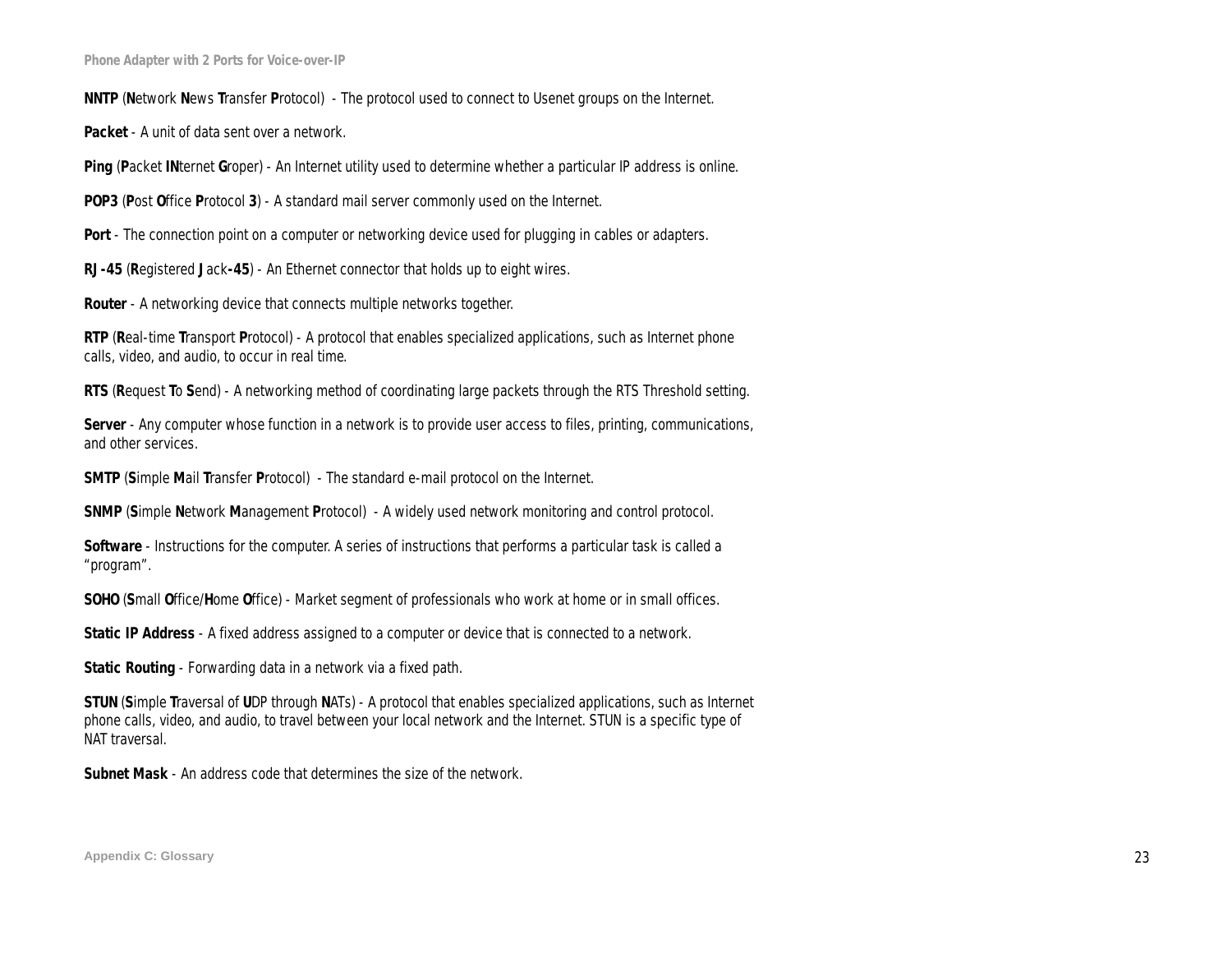**Switch** - 1. A data switch that connects computing devices to host computers, allowing a large number of devices to share a limited number of ports. 2. A device for making, breaking, or changing the connections in an electrical circuit.

**TCP** (**T**ransmission **C**ontrol **P**rotocol) - A network protocol for transmitting data that requires acknowledgement from the recipient of data sent.

**TCP/IP** (**T**ransmission **C**ontrol **P**rotocol/**I**nternet **P**rotocol) - A set of instructions PCs use to communicate over a network.

**Telnet** - A user command and TCP/IP protocol used for accessing remote PCs.

**TFTP** (**T**rivial **F**ile **T**ransfer **P**rotocol) - A version of the TCP/IP FTP protocol that has no directory or password capability.

**Throughput** - The amount of data moved successfully from one node to another in a given time period.

**Topology** - The physical layout of a network.

**TX Rate** - Transmission Rate.

**UDP** (**U**ser **D**atagram **P**rotocol) - A network protocol for transmitting data that does not require acknowledgement from the recipient of the data that is sent.

**Upgrade** - To replace existing software or firmware with a newer version.

**Upload** - To transmit a file over a network.

**URL** (**U**niform **R**esource **L**ocator) - The address of a file located on the Internet.

**VPN** (**V**irtual **P**rivate **N**etwork) - A security measure to protect data as it leaves one network and goes to another over the Internet.

**WAN** (**W**ide **A**rea **N**etwork)- The Internet.

**WINIPCFG** - A Windows 98 and Me utility that displays the IP address for a particular networking device.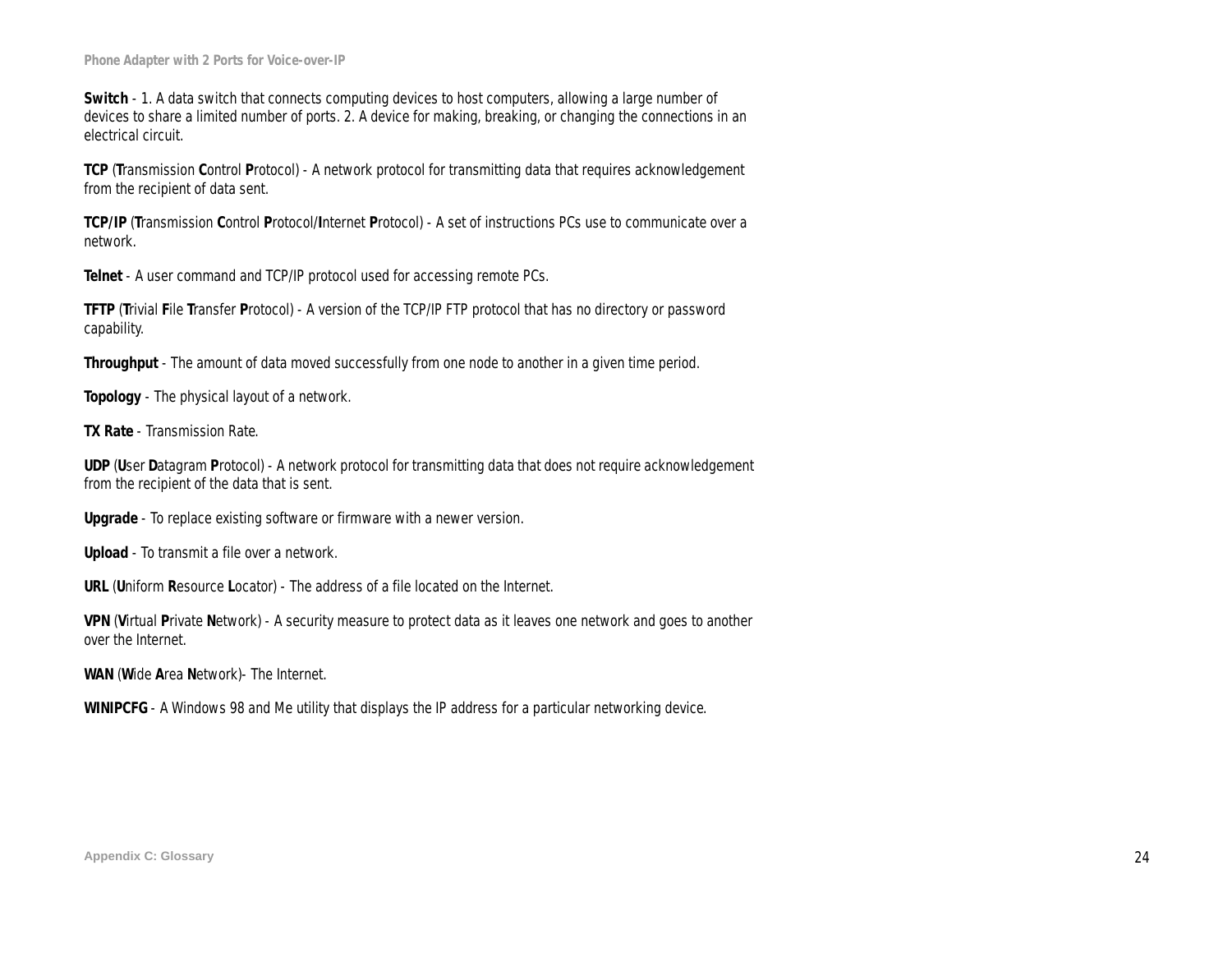# Appendix D: Specifications

| Model                                        | PAP2-NA                                                                         |
|----------------------------------------------|---------------------------------------------------------------------------------|
| <b>Standards</b>                             | SIP v2 Session Initiation Protocol (RFC 3261, 3262, 3263, 3264)                 |
| <b>Voice Codecs</b>                          | G.729 A+B, G.711 a-law, G.711µ-law, G.726                                       |
| Ports                                        | Power, Ethernet, Phone 1, Phone 2                                               |
| <b>Cabling Type</b>                          | CAT 5 (RJ45) for Ethernet Port and RJ11 for Phone Ports                         |
| <b>LEDs</b>                                  | Power, Ethernet, Phone 1, Phone 2                                               |
| Maximum Ringer Load 5 REN                    |                                                                                 |
| <b>Ring Frequency</b>                        | 10-40 Hz                                                                        |
| <b>FXS Port Impedance</b>                    | Eight Configurable Settings Including North America 600 ohms,<br>European CTR21 |
| <b>Ring Voltage</b>                          | 60-90 Vrms Configurable                                                         |
| <b>Security Features</b>                     | <b>Password Protected Administration</b>                                        |
| <b>Dimensions</b><br>$(W \times H \times D)$ | 3.98" x 3.98" x 0.59"<br>(101 mm x 101 mm x 15 mm)                              |
| Unit Weight                                  | 4.59 oz. (0.13 kg)                                                              |
| Power                                        | 5 V DC, 2.0 A                                                                   |
| <b>Certifications</b>                        | FCC, cUL, CE, ICES-003                                                          |
| Operating Temp.                              | 41° ~ 113° F ( $5^{\circ}$ ~ 45° C)                                             |

**Appendix D: Specifications** 25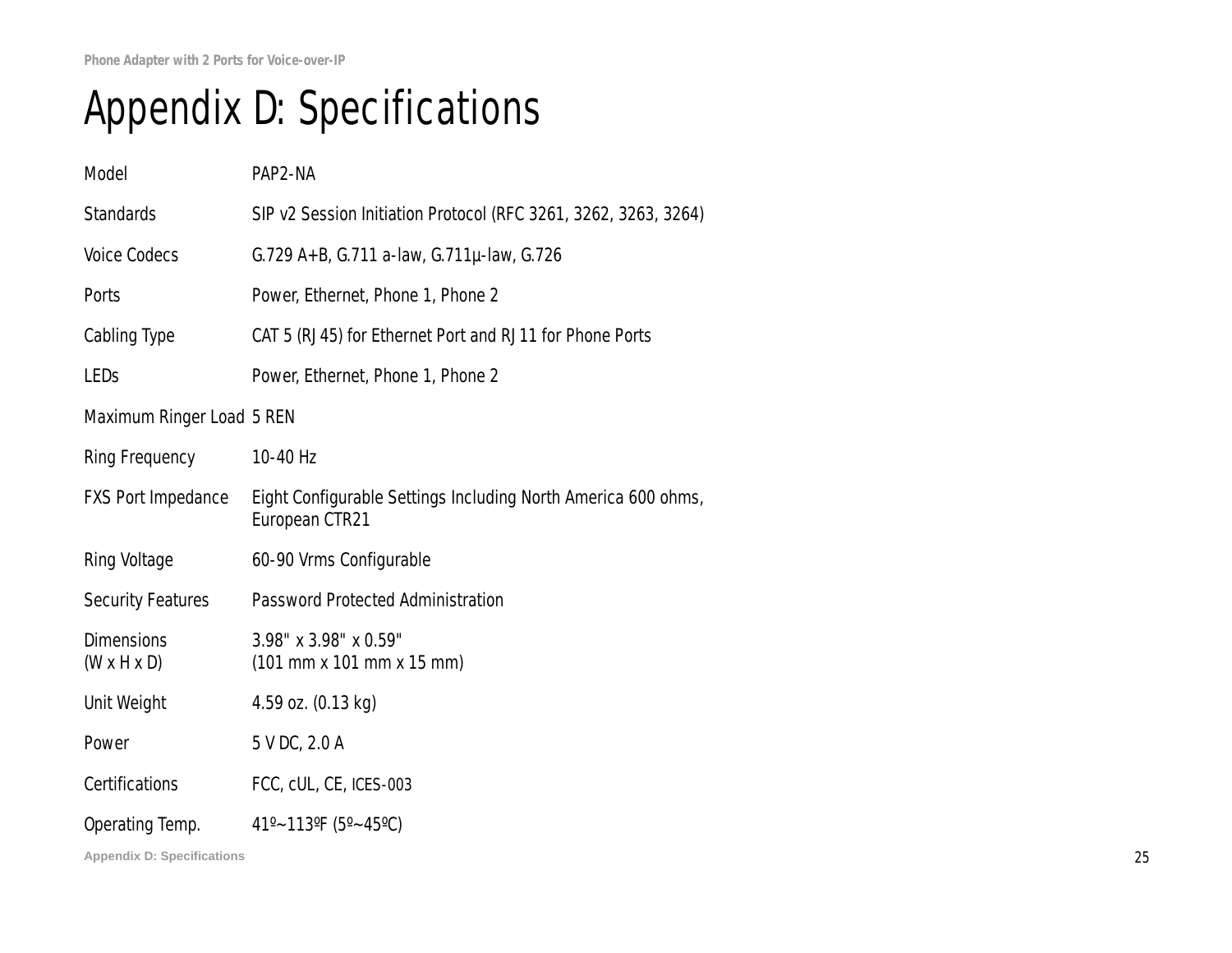- Storage Temp. -13°~185°F (-25°~85°C)
- Operating Humidity 10~90% Non-Condensing
- Storage Humidity 5~90% Non-Condensing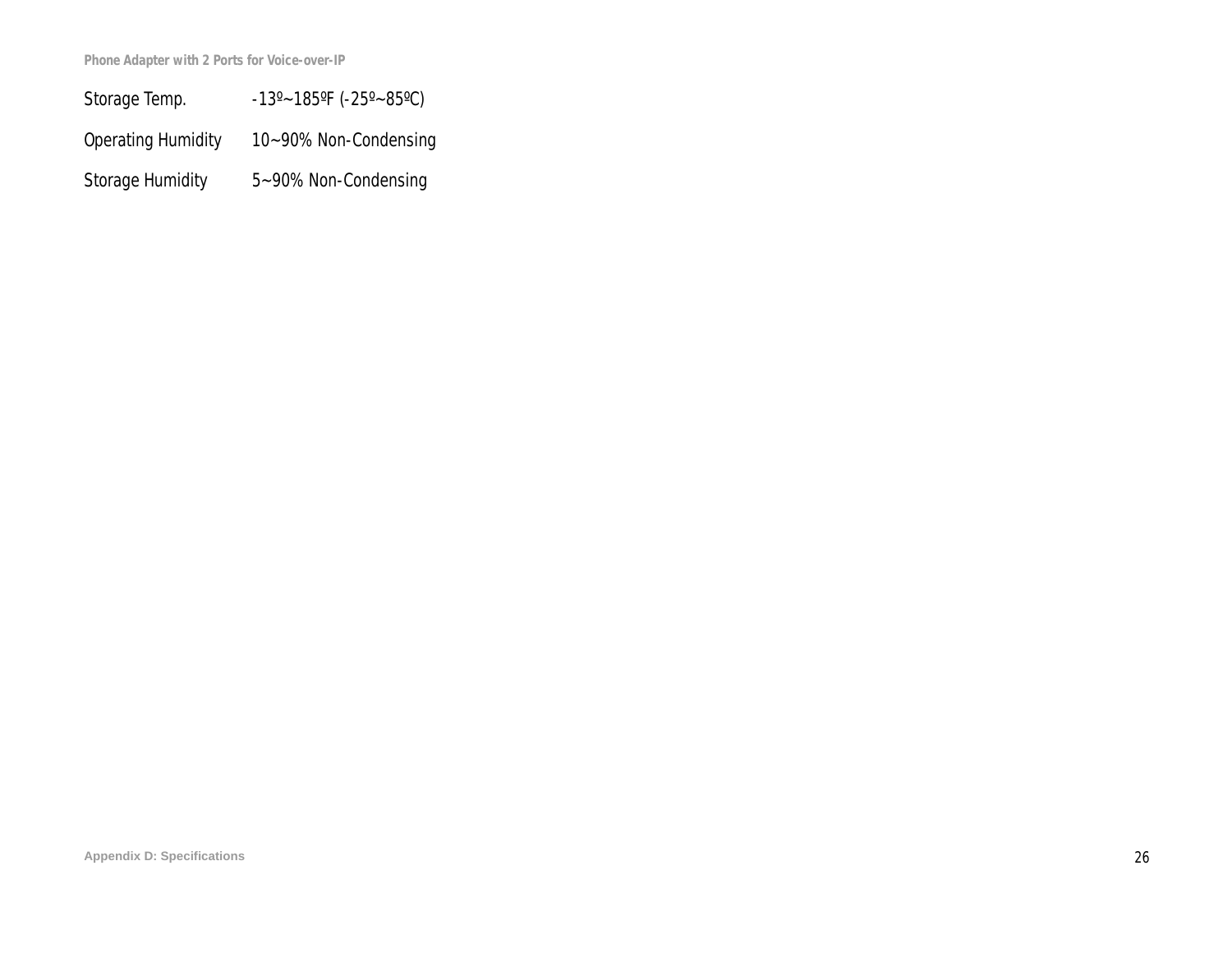# Appendix E: Warranty Information

#### LIMITED WARRANTY

Linksys warrants to You that, for a period of one year (the "Warranty Period"), your Linksys Product will be substantially free of defects in materials and workmanship under normal use. Your exclusive remedy and Linksys' entire liability under this warranty will be for Linksys at its option to repair or replace the Product or refund Your purchase price less any rebates. This limited warranty extends only to the original purchaser.

If the Product proves defective during the Warranty Period call Linksys Technical Support in order to obtain a Return Authorization Number, if applicable. BE SURE TO HAVE YOUR PROOF OF PURCHASE ON HAND WHEN CALLING. If You are requested to return the Product, mark the Return Authorization Number clearly on the outside of the package and include a copy of your original proof of purchase. RETURN REQUESTS CANNOT BE PROCESSED WITHOUT PROOF OF PURCHASE. You are responsible for shipping defective Products to Linksys. Linksys pays for UPS Ground shipping from Linksys back to You only. Customers located outside of the United States of America and Canada are responsible for all shipping and handling charges.

ALL IMPLIED WARRANTIES AND CONDITIONS OF MERCHANTABILITY OR FITNESS FOR A PARTICULAR PURPOSE ARE LIMITED TO THE DURATION OF THE WARRANTY PERIOD. ALL OTHER EXPRESS OR IMPLIED CONDITIONS, REPRESENTATIONS AND WARRANTIES, INCLUDING ANY IMPLIED WARRANTY OF NON-INFRINGEMENT, ARE DISCLAIMED. Some jurisdictions do not allow limitations on how long an implied warranty lasts, so the above limitation may not apply to You. This warranty gives You specific legal rights, and You may also have other rights which vary by jurisdiction.

This warranty does not apply if the Product (a) has been altered, except by Linksys, (b) has not been installed, operated, repaired, or maintained in accordance with instructions supplied by Linksys, or (c) has been subjected to abnormal physical or electrical stress, misuse, negligence, or accident. In addition, due to the continual development of new techniques for intruding upon and attacking networks, Linksys does not warrant that the Product will be free of vulnerability to intrusion or attack.

TO THE EXTENT NOT PROHIBITED BY LAW, IN NO EVENT WILL LINKSYS BE LIABLE FOR ANY LOST DATA, REVENUE OR PROFIT, OR FOR SPECIAL, INDIRECT, CONSEQUENTIAL, INCIDENTAL OR PUNITIVE DAMAGES, REGARDLESS OF THE THEORY OF LIABILITY (INCLUDING NEGLIGENCE), ARISING OUT OF OR RELATED TO THE USE OF OR INABILITY TO USE THE PRODUCT (INCLUDING ANY SOFTWARE), EVEN IF LINKSYS HAS BEEN ADVISED OF THE POSSIBILITY OF SUCH DAMAGES. IN NO EVENT WILL LINKSYS' LIABILITY EXCEED THE AMOUNT PAID BY YOU FOR THE PRODUCT. The foregoing limitations will apply even if any warranty or remedy provided under this Agreement fails of its essential purpose. Some jurisdictions do not allow the exclusion or limitation of incidental or consequential damages, so the above limitation or exclusion may not apply to You.

Please direct all inquiries to: Linksys, P.O. Box 18558, Irvine, CA 92623.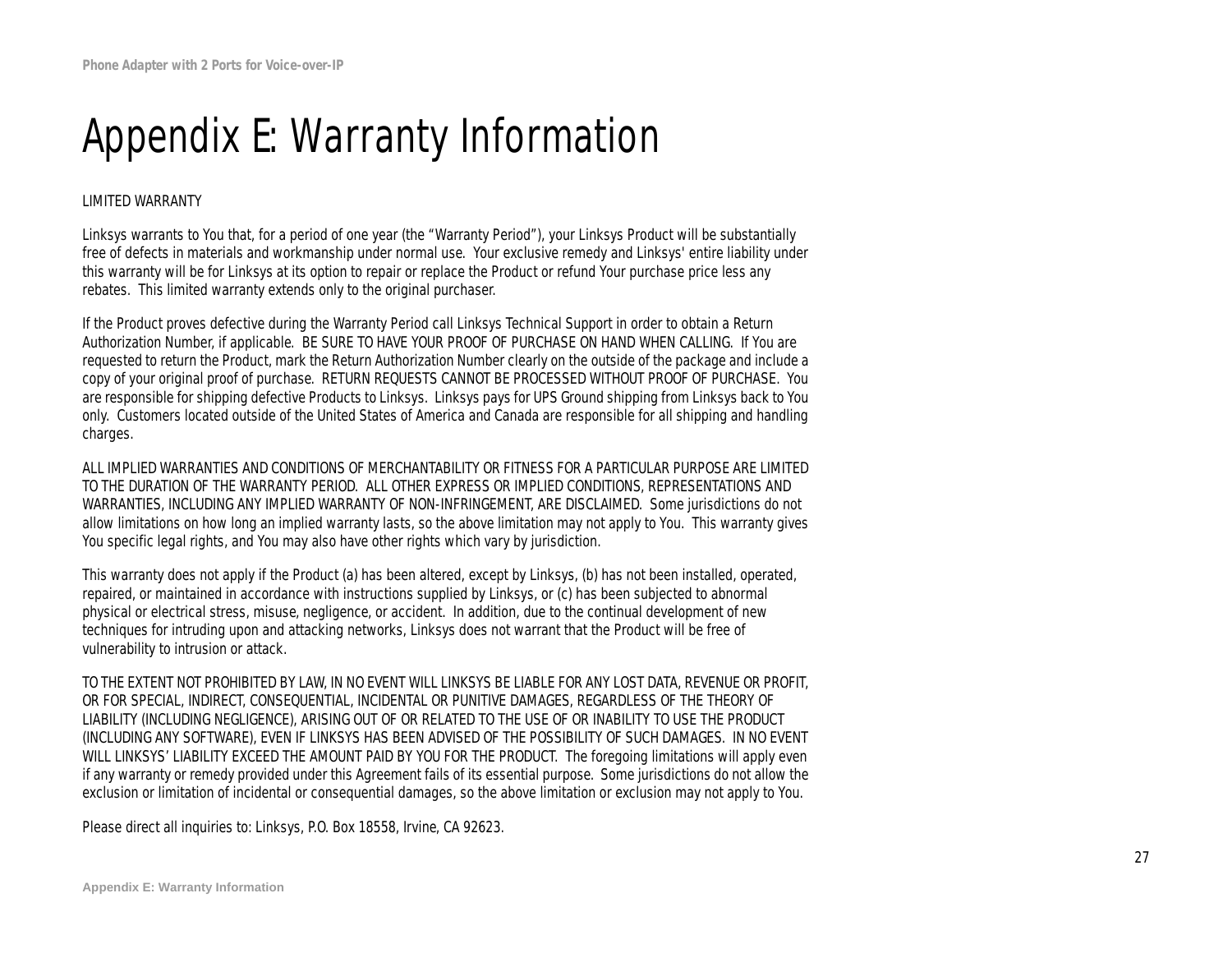# Appendix F: Regulatory Information

### FCC STATEMENT

This product has been tested and complies with the specifications for a Class B digital device, pursuant to Part 15 of the FCC Rules. These limits are designed to provide reasonable protection against harmful interference in a residential installation. This equipment generates, uses, and can radiate radio frequency energy and, if not installed and used according to the instructions, may cause harmful interference to radio communications. However, there is no guarantee that interference will not occur in a particular installation. If this equipment does cause harmful interference to radio or television reception, which is found by turning the equipment off and on, the user is encouraged to try to correct the interference by one or more of the following measures:

- Reorient or relocate the receiving antenna
- Increase the separation between the equipment or devices
- Connect the equipment to an outlet other than the receiver's
- Consult a dealer or an experienced radio/TV technician for assistance

#### SAFETY NOTICES

Caution: To reduce the risk of fire, use only No. 26 AWG or larger telecommunication line cord.

Do not use this product near water, for example, in a wet basement or near a swimming pool.

Avoid using this product during an electrical storm. There may be a remote risk of electric shock from lightning.

#### INDUSTRY CANADA STATEMENT

This product complies with Canadian ICES-003.